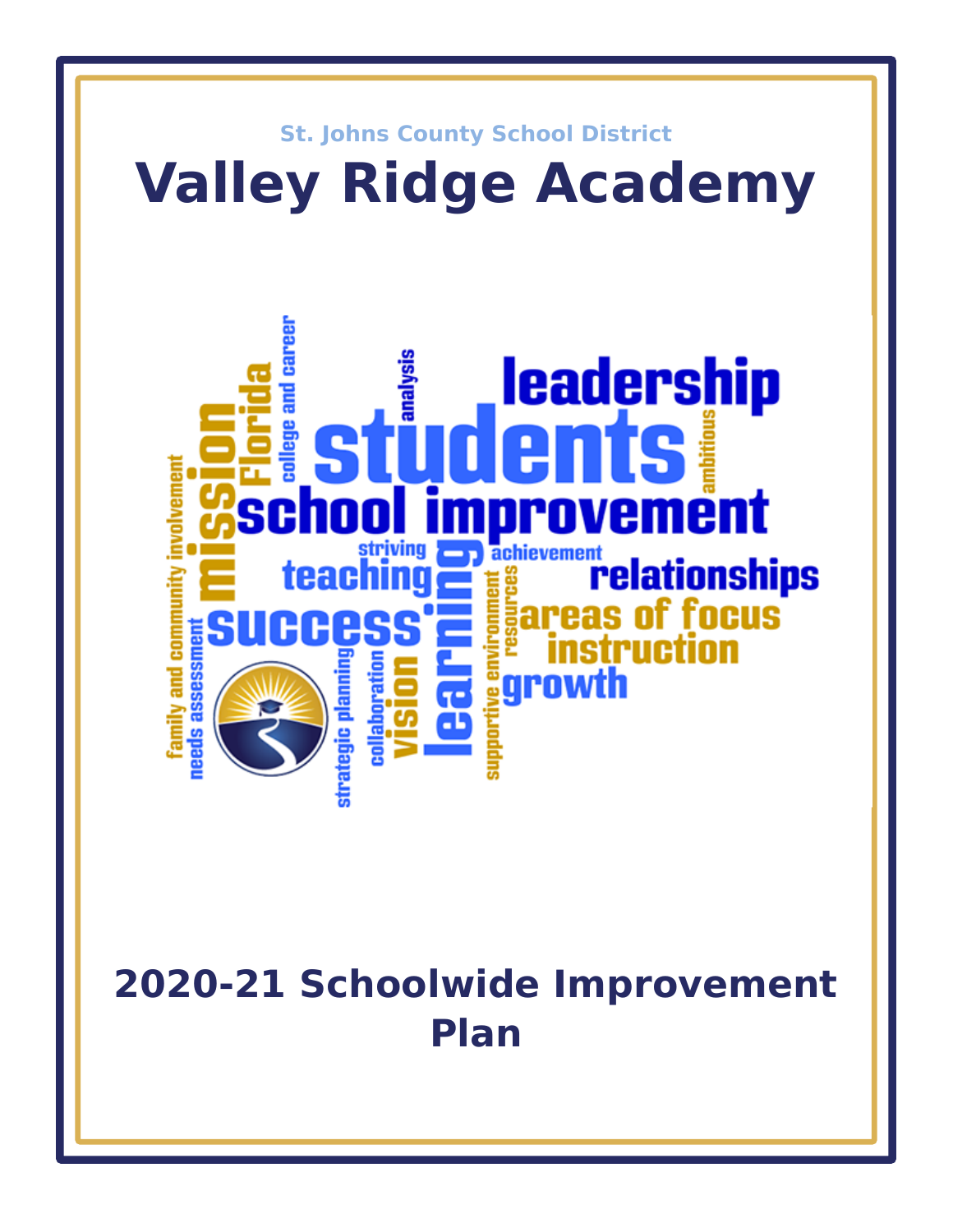## **Table of Contents**

| <b>School Demographics</b>                | 3  |
|-------------------------------------------|----|
| <b>Purpose and Outline of the SIP</b>     | 4  |
| <b>School Information</b>                 | 5  |
| <b>Needs Assessment</b>                   | 9  |
| <b>Planning for Improvement</b>           | 15 |
| <b>Positive Culture &amp; Environment</b> | 19 |
| <b>Budget to Support Goals</b>            | 20 |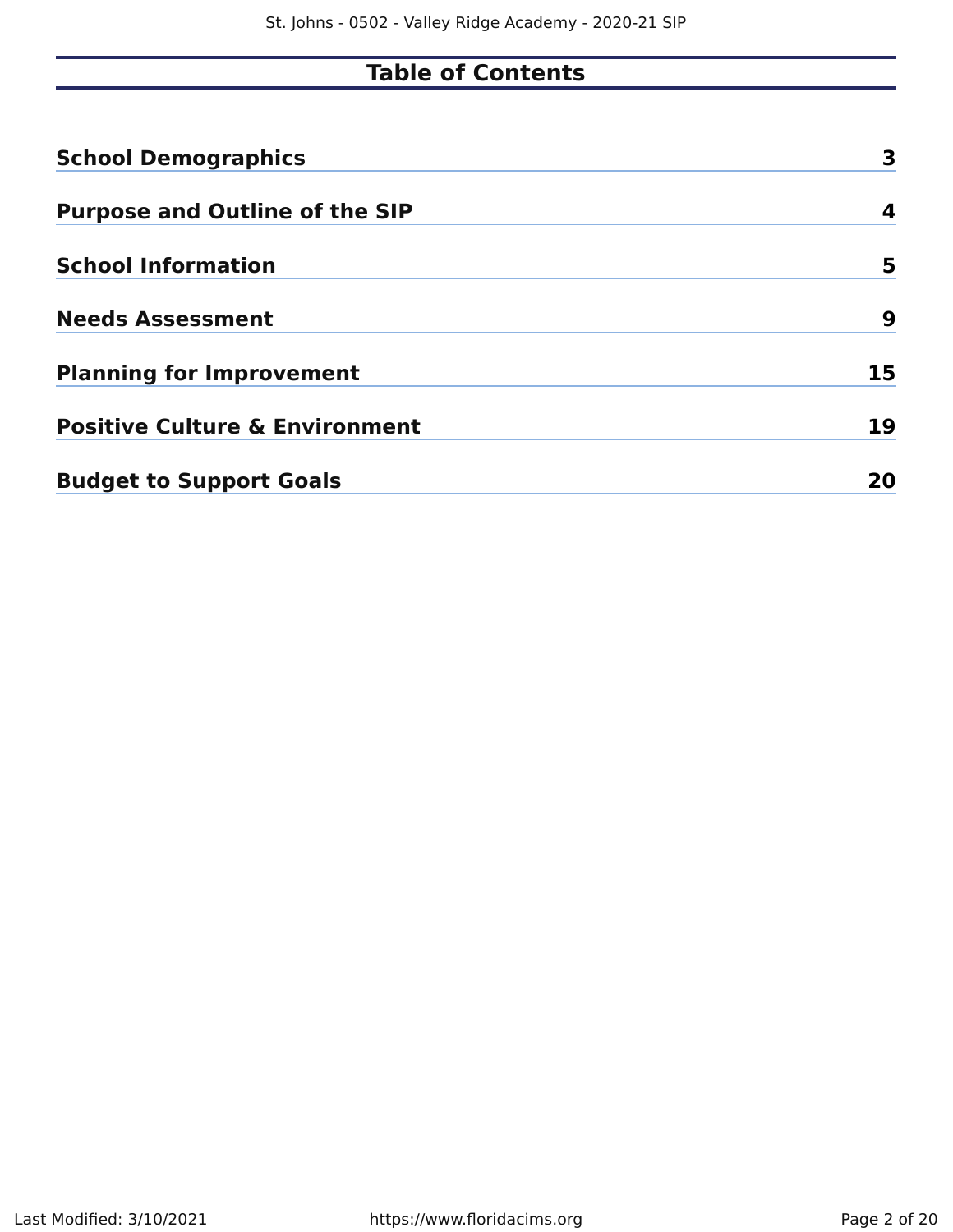## **Valley Ridge Academy**

105 GREENLEAF DR, Ponte Vedra, FL 32081

http://www-vra.stjohns.k12.fl.us/

<span id="page-2-0"></span>**Demographics**

## **Principal: Sandra Mcmandon** Start Date for this Principal: 7/1/2016

| <b>2019-20 Status</b><br>(per MSID File)                                                                                            | Active                                                                                                                                                                                                                                 |
|-------------------------------------------------------------------------------------------------------------------------------------|----------------------------------------------------------------------------------------------------------------------------------------------------------------------------------------------------------------------------------------|
| <b>School Type and Grades Served</b><br>(per MSID File)                                                                             | <b>Combination School</b><br><b>PK-8</b>                                                                                                                                                                                               |
| <b>Primary Service Type</b><br>(per MSID File)                                                                                      | K-12 General Education                                                                                                                                                                                                                 |
| 2018-19 Title I School                                                                                                              | No                                                                                                                                                                                                                                     |
| 2018-19 Economically<br><b>Disadvantaged (FRL) Rate</b><br>(as reported on Survey 3)                                                | 11%                                                                                                                                                                                                                                    |
| 2018-19 ESSA Subgroups Represented<br>(subgroups with 10 or more students)<br>(subgroups in orange are below the federal threshold) | <b>Asian Students</b><br><b>Black/African American Students</b><br><b>Economically Disadvantaged Students</b><br><b>Hispanic Students</b><br><b>Multiracial Students</b><br><b>Students With Disabilities</b><br><b>White Students</b> |
| <b>School Grades History</b>                                                                                                        | 2018-19: A (79%)<br>2017-18: A $(75%)$<br>2016-17: A $(78%)$<br>2015-16: A $(74%)$                                                                                                                                                     |
| 2019-20 School Improvement (SI) Information*                                                                                        |                                                                                                                                                                                                                                        |
| <b>SI Region</b>                                                                                                                    | <b>Northeast</b>                                                                                                                                                                                                                       |
| <b>Regional Executive Director</b>                                                                                                  | <b>Dustin Sims</b>                                                                                                                                                                                                                     |
| <b>Turnaround Option/Cycle</b>                                                                                                      | N/A                                                                                                                                                                                                                                    |
| <b>Year</b>                                                                                                                         |                                                                                                                                                                                                                                        |
| <b>Support Tier</b>                                                                                                                 |                                                                                                                                                                                                                                        |
| <b>ESSA Status</b>                                                                                                                  | N/A                                                                                                                                                                                                                                    |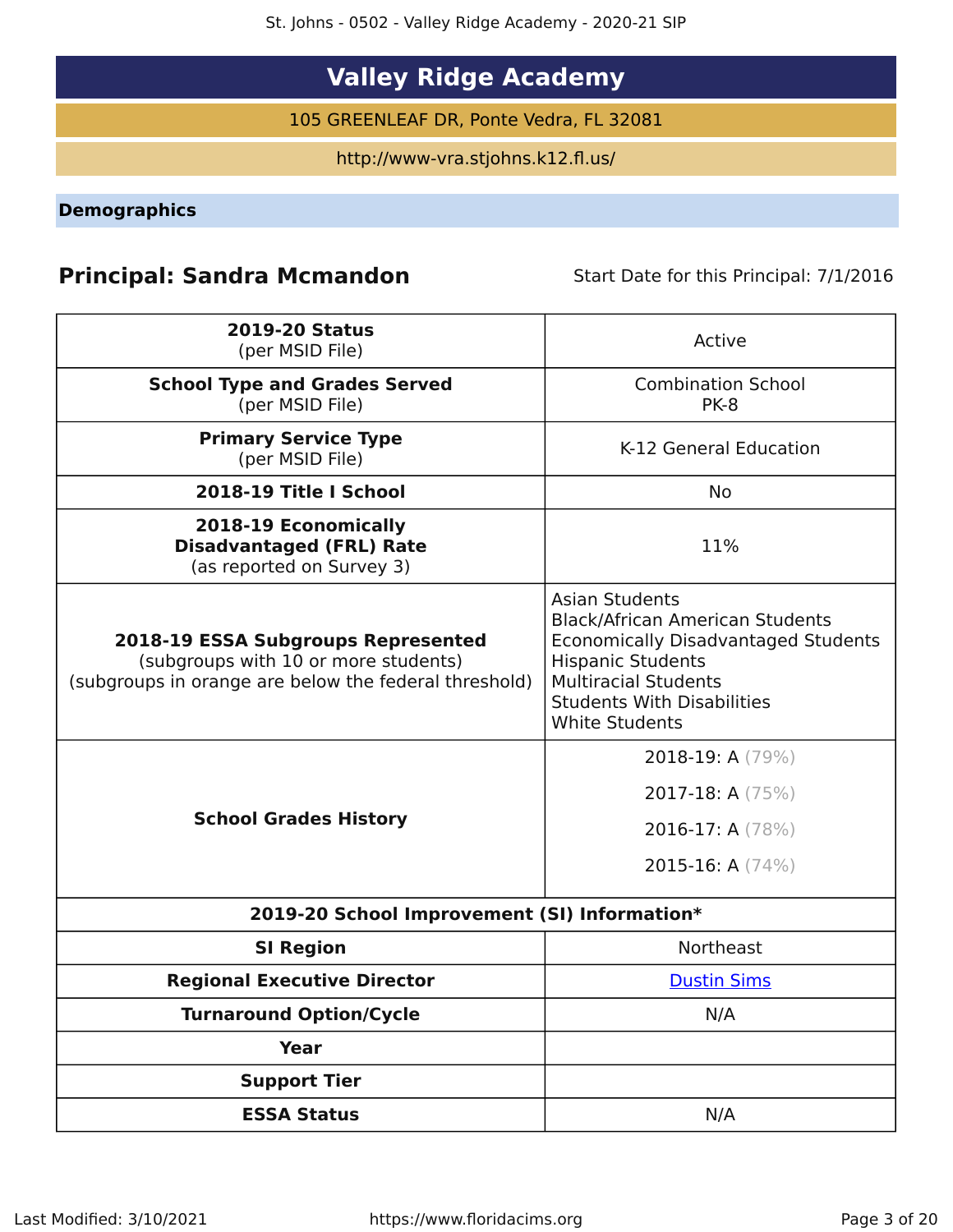\* As defined under Rule 6A-1.099811, Florida Administrative Code. For more information, [click](/downloads?category=da-forms) [here](/downloads?category=da-forms).

#### **School Board Approval**

This plan is pending approval by the St. Johns County School Board.

#### **SIP Authority**

Section 1001.42(18), Florida Statutes, requires district school boards to annually approve and require implementation of a Schoolwide Improvement Plan (SIP) for each school in the district that has a school grade of D or F. This plan is also a requirement for Targeted Support and Improvement (TS&I) and Comprehensive Support and Improvement (CS&I) schools pursuant to 1008.33 F.S. and the Every Student Succeeds Act (ESSA).

To be designated as TS&I, a school must have one or more ESSA subgroup(s) with a Federal Index below 41%. This plan shall be approved by the district. There are three ways a school can be designated as CS&I:

- 1. have a school grade of D or F
- 2. have a graduation rate of 67% or lower
- 3. have an overall Federal Index below 41%.

For these schools, the SIP shall be approved by the district as well as the Bureau of School Improvement.

The Florida Department of Education (FDOE) SIP template meets all statutory and rule requirements for traditional public schools and incorporates all components required for schools receiving Title I funds. This template is required by State Board of Education Rule 6A-1.099811, Florida Administrative Code, for all non-charter schools with a current grade of D or F, or a graduation rate 67% or less. Districts may opt to require a SIP using a template of its choosing for schools that do not fit the aforementioned conditions. This document was prepared by school and district leadership using the FDOE's school improvement planning web application located at [www.floridacims.org.](https://www.floridacims.org)

#### <span id="page-3-0"></span>**Purpose and Outline of the SIP**

The SIP is intended to be the primary artifact used by every school with stakeholders to review data, set goals, create an action plan and monitor progress. The Florida Department of Education encourages schools to use the SIP as a "living document" by continually updating, refining and using the plan to guide their work throughout the year. This printed version represents the SIP as of the "Date Modified" listed in the footer.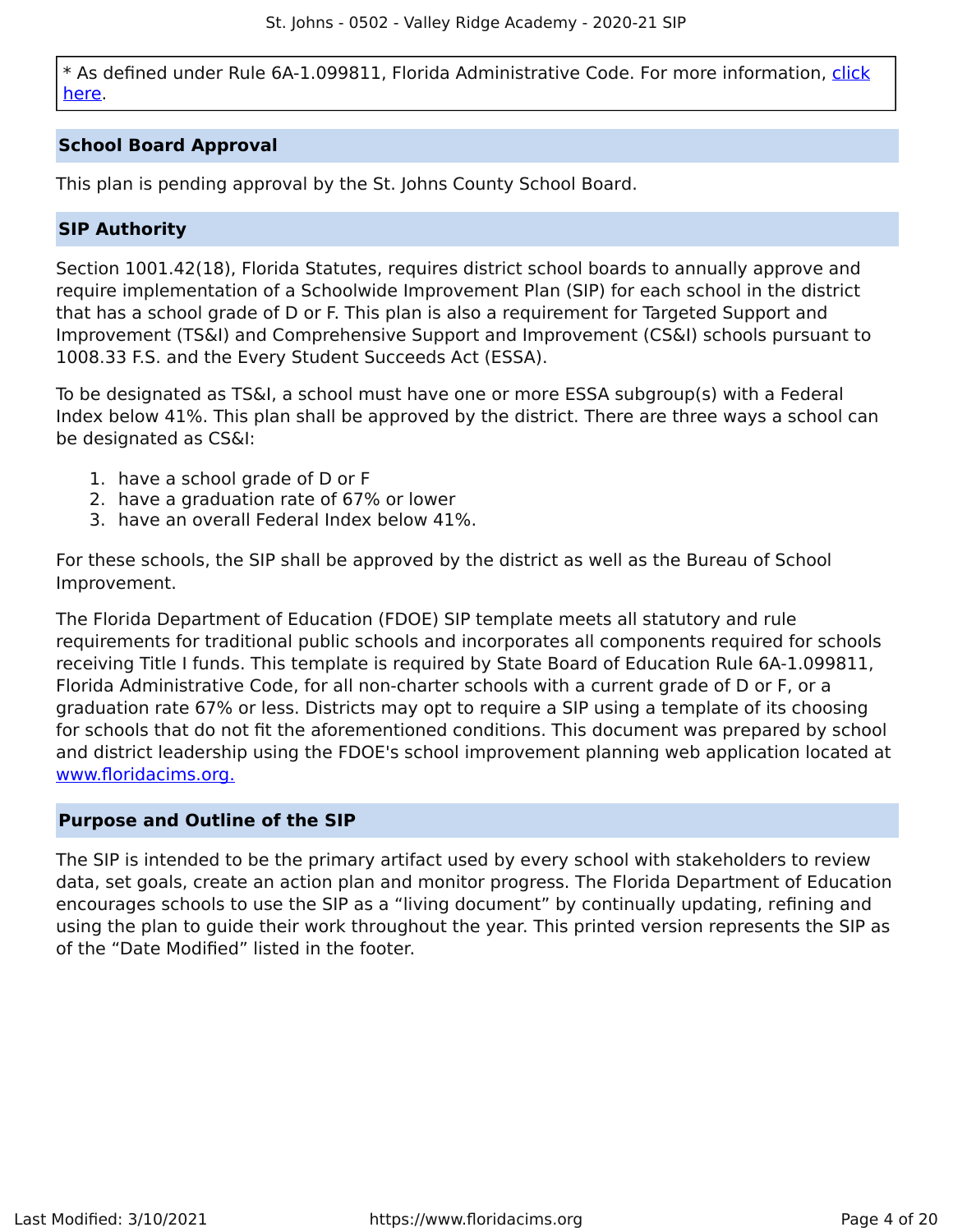### **Part I: School Information**

#### <span id="page-4-0"></span>**School Mission and Vision**

#### **Provide the school's mission statement**

The community of Valley Ridge Academy is dedicated to creating a safe and nurturing environment that inspires and challenges students while developing lifelong learners through collaboration, citizenship, creativity and reflection.

#### **Provide the school's vision statement**

Our vision for VRA is one where children are educated through a collaborative effort among parents, faculty, staff, students, and the community. Our school environment encourages children to take risks and become creative producers without fear of failure.

#### **School Leadership Team**

#### **Membership**

Identify the name, email address, position title, and job duties/responsibilities for each member of the school leadership team.**:**

| <b>Name</b>      | <b>Title</b>               | <b>Job Duties and Responsibilities</b> |
|------------------|----------------------------|----------------------------------------|
| McMandon, Sandra | Principal                  |                                        |
| Hudson, Julie    | <b>Assistant Principal</b> |                                        |
| Lee, James       | <b>Assistant Principal</b> |                                        |
| Allred, Debra    | <b>Assistant Principal</b> |                                        |
| Dail, Ellen      | <b>Guidance Counselor</b>  |                                        |
| MacNaught, Erica | <b>Guidance Counselor</b>  |                                        |
| Nover, Holly     | <b>SAC Member</b>          |                                        |
| Narin, Matthew   | Dean                       |                                        |
| Reynolds, Brooke | <b>Instructional Coach</b> |                                        |

#### **Demographic Information**

#### **Principal start date**

Friday 7/1/2016, Sandra Mcmandon

**Number of teachers with a 2019 3-year aggregate or a 1-year Algebra state VAM rating of Highly Effective.** Note: For UniSIG Supplemental Teacher Allocation, teachers must have at least 10 student assessments. 11

**Number of teachers with a 2019 3-year aggregate or a 1-year Algebra state VAM rating of Effective.** Note: For UniSIG Supplemental Teacher Allocation, teachers must have at least 10 student assessments. 17

#### **Total number of teacher positions allocated to the school** 31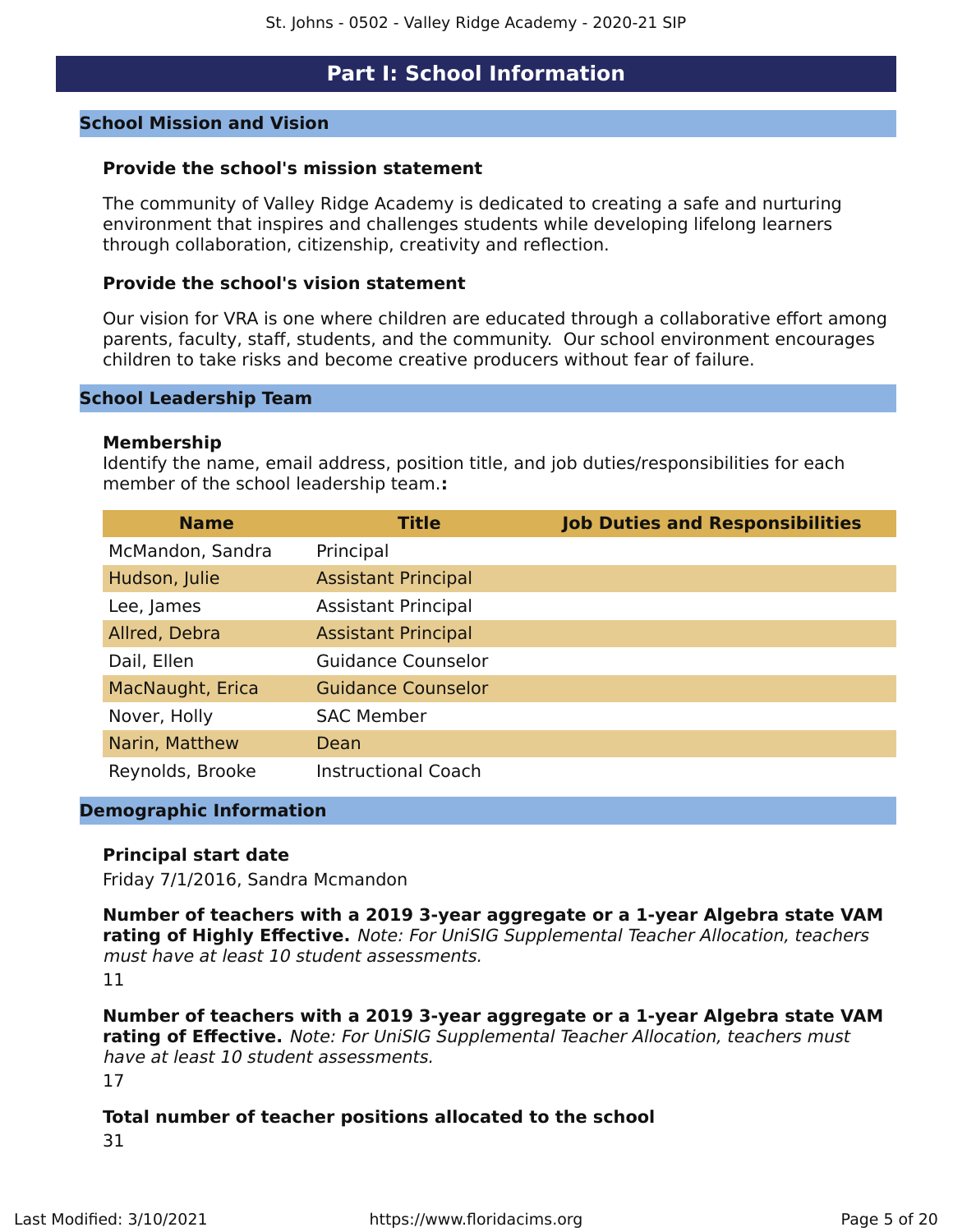#### **Demographic Data**

| <b>2020-21 Status</b><br>(per MSID File)                                                                                                      | Active                                                                                                                                                                                                                                           |
|-----------------------------------------------------------------------------------------------------------------------------------------------|--------------------------------------------------------------------------------------------------------------------------------------------------------------------------------------------------------------------------------------------------|
| <b>School Type and Grades Served</b><br>(per MSID File)                                                                                       | <b>Combination School</b><br><b>PK-8</b>                                                                                                                                                                                                         |
| <b>Primary Service Type</b><br>(per MSID File)                                                                                                | K-12 General Education                                                                                                                                                                                                                           |
| 2018-19 Title I School                                                                                                                        | <b>No</b>                                                                                                                                                                                                                                        |
| 2018-19 Economically<br><b>Disadvantaged (FRL) Rate</b><br>(as reported on Survey 3)                                                          | 11%                                                                                                                                                                                                                                              |
| <b>2018-19 ESSA Subgroups Represented</b><br>(subgroups with 10 or more students)<br>(subgroups in orange are below the federal<br>threshold) | <b>Asian Students</b><br><b>Black/African American Students</b><br><b>Economically Disadvantaged</b><br><b>Students</b><br><b>Hispanic Students</b><br><b>Multiracial Students</b><br><b>Students With Disabilities</b><br><b>White Students</b> |
| <b>School Grades History</b>                                                                                                                  | 2018-19: A $(79\%)$<br>2017-18: A $(75%)$<br>2016-17: A $(78%)$<br>2015-16: A $(74%)$                                                                                                                                                            |
| 2019-20 School Improvement (SI) Information*                                                                                                  |                                                                                                                                                                                                                                                  |
| <b>SI Region</b>                                                                                                                              | <b>Northeast</b>                                                                                                                                                                                                                                 |
| <b>Regional Executive Director</b>                                                                                                            | <b>Dustin Sims</b>                                                                                                                                                                                                                               |
| <b>Turnaround Option/Cycle</b>                                                                                                                | N/A                                                                                                                                                                                                                                              |
| Year                                                                                                                                          |                                                                                                                                                                                                                                                  |
| <b>Support Tier</b>                                                                                                                           |                                                                                                                                                                                                                                                  |
| <b>ESSA Status</b>                                                                                                                            | N/A                                                                                                                                                                                                                                              |
| * As defined under Rule 6A-1.099811, Florida Administrative Code. For more information,<br>click here.                                        |                                                                                                                                                                                                                                                  |

#### **Early Warning Systems**

#### **Current Year**

**The number of students by grade level that exhibit each early warning indicator listed:**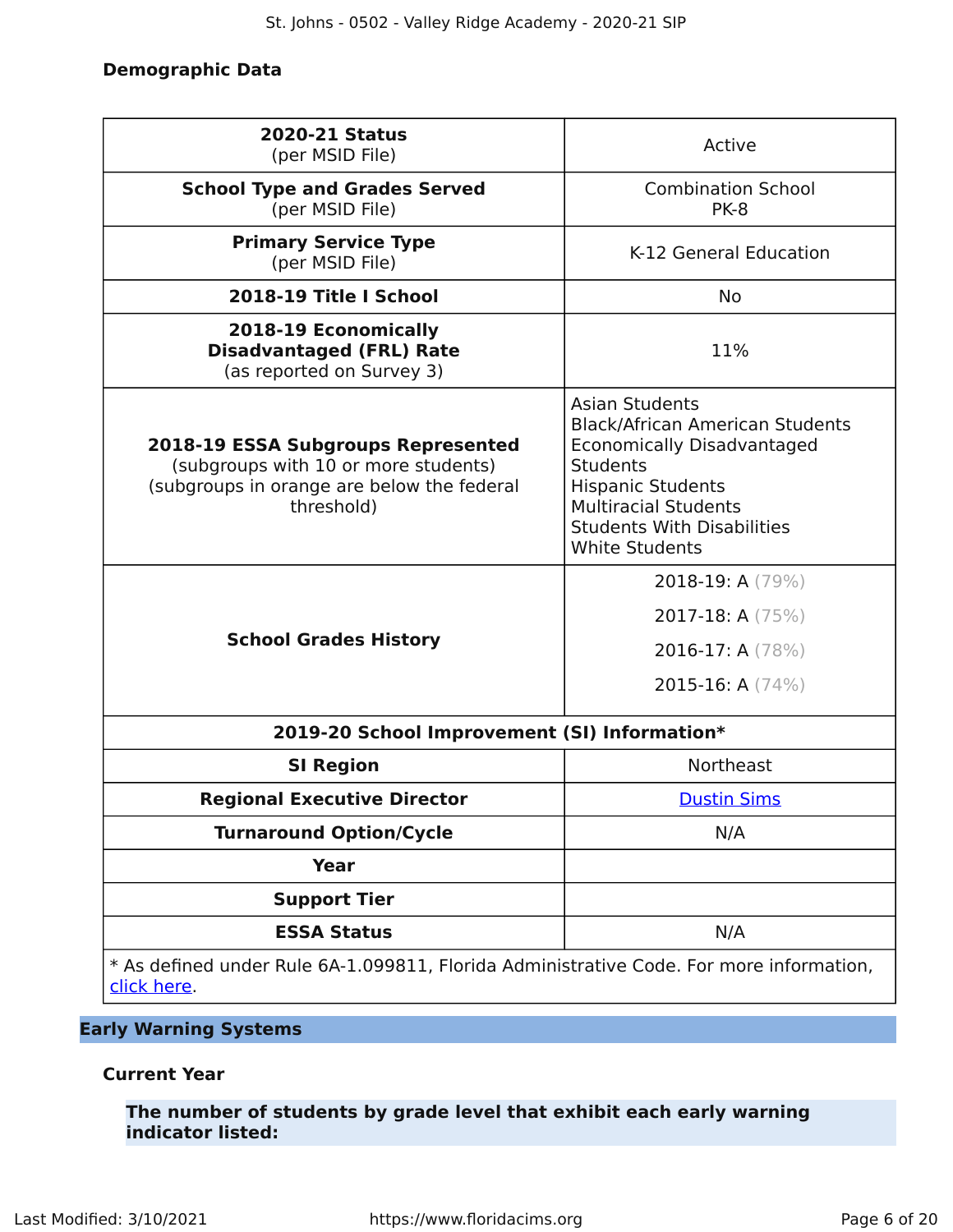| <b>Indicator</b>                                | <b>Grade Level</b> |                |                |                |                  |                |                |                |                |                |                |                |                |                |
|-------------------------------------------------|--------------------|----------------|----------------|----------------|------------------|----------------|----------------|----------------|----------------|----------------|----------------|----------------|----------------|----------------|
|                                                 | K                  | $\mathbf{1}$   | $\overline{2}$ | 3              | $\boldsymbol{4}$ | 5              | 6              | $\overline{7}$ | 8              | 9 <sup>°</sup> |                | 10 11 12       |                | <b>Total</b>   |
| Number of students<br>enrolled                  | 133                | 149            | 125            |                | 151 152 148      |                | 167 138        |                | 195            | $\Omega$       | $\overline{0}$ | $\overline{0}$ | 0              | 1358           |
| Attendance below<br>90 percent                  | $\overline{1}$     | 3              | $\overline{0}$ | $\mathbf{1}$   | 3                | $\overline{4}$ | $\overline{4}$ | 3              | 6              | $\overline{0}$ | $\overline{0}$ | $\overline{0}$ | $\overline{0}$ | 25             |
| One or more<br>suspensions                      | $\mathbf{1}$       | $\mathbf 0$    | $\overline{2}$ | $\overline{0}$ | $\mathbf{1}$     | $\mathbf 1$    | 5              | 5              | 9              | $\overline{0}$ | $\mathbf 0$    | $\overline{0}$ | $\mathbf 0$    | 24             |
| Course failure in<br><b>ELA</b>                 | $\overline{0}$     | $\overline{0}$ | $\overline{0}$ | 2              | $\overline{0}$   | $\overline{0}$ | $\mathbf{1}$   | $\overline{0}$ | $\mathbf{1}$   | $\overline{0}$ | $\overline{0}$ | $\Omega$       | $\overline{0}$ | $\overline{4}$ |
| Course failure in<br>Math                       | $\overline{0}$     | $\mathbf 0$    | $\overline{0}$ | $\mathbf{1}$   | $\overline{0}$   | $\overline{0}$ | 2              | $\overline{0}$ | $\overline{0}$ | $\overline{0}$ | $\overline{0}$ | $\mathbf 0$    | $\overline{0}$ | 3              |
| Level 1 on 2019<br>statewide ELA<br>assessment  | $\overline{0}$     | $\overline{0}$ | $\overline{0}$ | $\mathbf{1}$   | $\overline{4}$   | $\overline{7}$ | $\overline{7}$ | $\mathbf{1}$   | 11             | $\Omega$       | $\overline{0}$ | $\mathbf{0}$   | $\overline{0}$ | 31             |
| Level 1 on 2019<br>statewide Math<br>assessment | $\overline{0}$     | $\mathbf 0$    | $\mathbf 0$    | $\mathbf 0$    | 3                | 2              | 6              | 2              | 5              | $\overline{0}$ | $\overline{0}$ | $\mathbf 0$    | $\overline{0}$ | 18             |

#### **The number of students with two or more early warning indicators:**

| <b>Indicator</b>                                                  |  |  |  | <b>Grade Level</b> |  |                              |  | <b>Total</b> |
|-------------------------------------------------------------------|--|--|--|--------------------|--|------------------------------|--|--------------|
|                                                                   |  |  |  |                    |  | K 1 2 3 4 5 6 7 8 9 10 11 12 |  |              |
| Students with two or more indicators 0 0 0 3 2 1 4 2 8 0 0 0 0 20 |  |  |  |                    |  |                              |  |              |

#### **The number of students identified as retainees:**

|                                        |  |  |  | <b>Grade Level</b> |  |  |                              |              |
|----------------------------------------|--|--|--|--------------------|--|--|------------------------------|--------------|
| <b>Indicator</b>                       |  |  |  |                    |  |  | K 1 2 3 4 5 6 7 8 9 10 11 12 | <b>Total</b> |
| <b>Retained Students: Current Year</b> |  |  |  |                    |  |  | 4 8 2 2 0 1 0 0 0 0 0 0 0    |              |
|                                        |  |  |  |                    |  |  |                              |              |

#### **Date this data was collected or last updated**

Friday 6/19/2020

#### **Prior Year - As Reported**

**The number of students by grade level that exhibit each early warning indicator:**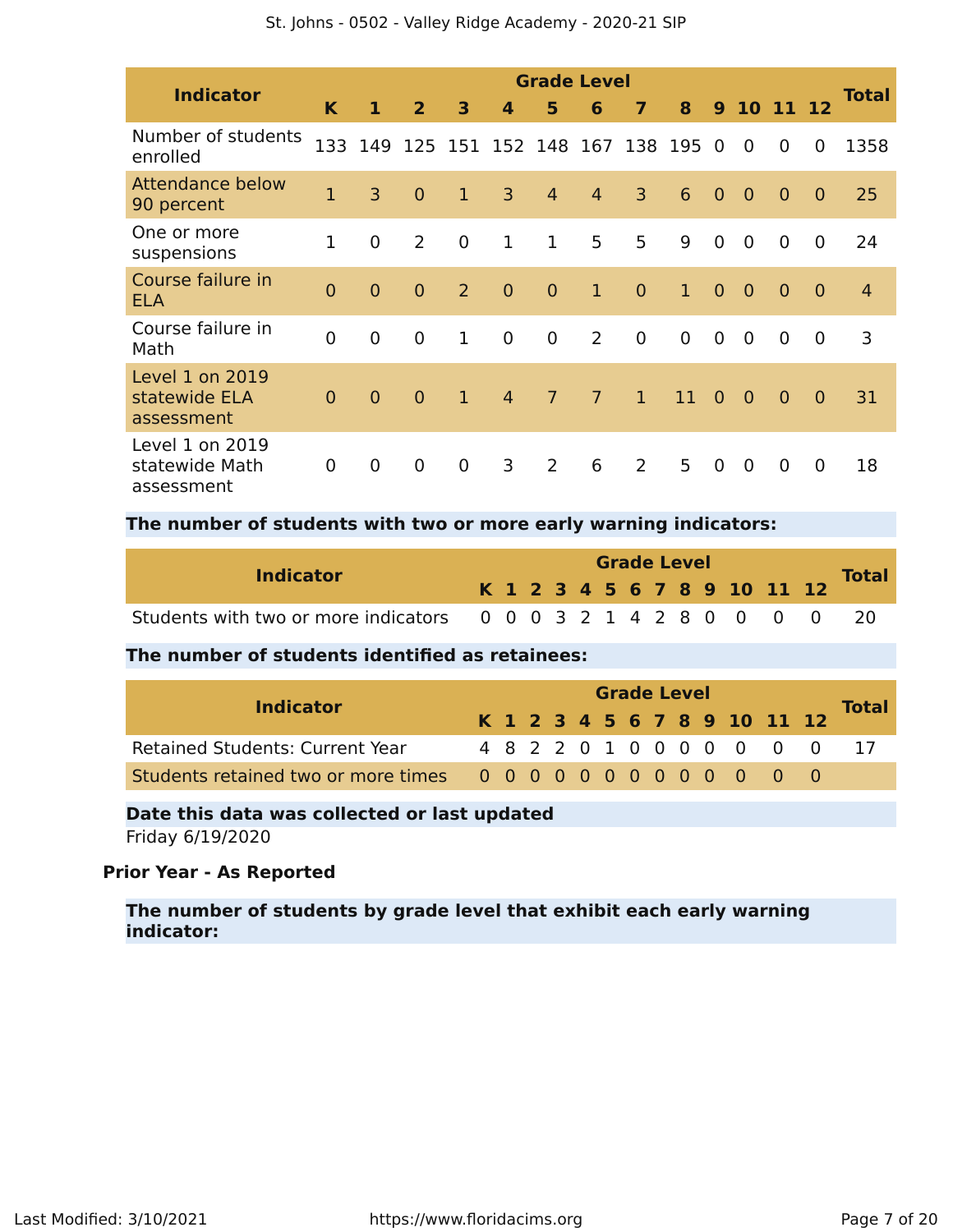|  | St. Johns - 0502 - Valley Ridge Academy - 2020-21 SIP |  |  |
|--|-------------------------------------------------------|--|--|
|--|-------------------------------------------------------|--|--|

| <b>Indicator</b>                        | <b>Grade Level</b> |                |                |                                     |                         |                                 |                |                |              |                |                |                |                |              |
|-----------------------------------------|--------------------|----------------|----------------|-------------------------------------|-------------------------|---------------------------------|----------------|----------------|--------------|----------------|----------------|----------------|----------------|--------------|
|                                         | K                  | 1              | $\overline{2}$ | $\overline{\mathbf{3}}$             | $\overline{\mathbf{4}}$ | 5                               | 6              | $\overline{7}$ | 8            |                | 9 10 11 12     |                |                | <b>Total</b> |
| Number of students<br>enrolled          |                    |                |                |                                     |                         | 155 134 148 156 143 155 148 171 |                |                | 182          | $\overline{0}$ | $\overline{0}$ | $\Omega$       | 0              | 1392         |
| Attendance below<br>90 percent          | 3                  | $\overline{4}$ | 2              | $\blacktriangle \blacktriangledown$ | $\overline{3}$          | $\overline{4}$                  | 5 <sup>1</sup> | 9              | 11           | $\overline{0}$ | $\bullet$      | $\overline{0}$ | $\overline{0}$ | 42           |
| One or more<br>suspensions              | $\overline{0}$     | $\mathbf{1}$   | 2              | 4                                   | 3                       | 4                               | 3              | 8              | 18           | $\overline{0}$ | $\overline{0}$ | $\overline{0}$ | $\Omega$       | 43           |
| Course failure in<br><b>ELA or Math</b> | $\Omega$           | $\Omega$       | $\overline{0}$ | $\overline{3}$                      | 2                       | $\overline{0}$                  | $\mathbf{0}$   | 5 <sup>5</sup> | $\mathbf{1}$ | $\overline{0}$ | $\bullet$      | $\overline{0}$ | $\Omega$       | 11           |
| Level 1 on<br>statewide<br>assessment   | 0                  | 0              | $\overline{0}$ | $\mathbf{1}$                        | $\overline{4}$          | 8                               | 8              | 12             | 15           | $\Omega$       | $\overline{0}$ | $\Omega$       | 0              | 48           |

#### **The number of students with two or more early warning indicators:**

| <b>Indicator</b>                                                 |  |  |  | <b>Grade Level</b> |  |  |                              | <b>Total</b> |
|------------------------------------------------------------------|--|--|--|--------------------|--|--|------------------------------|--------------|
|                                                                  |  |  |  |                    |  |  | K 1 2 3 4 5 6 7 8 9 10 11 12 |              |
| Students with two or more indicators 0 0 0 1 1 1 1 6 6 0 0 0 0 0 |  |  |  |                    |  |  |                              |              |

#### **The number of students identified as retainees:**

|                                                                 |  |  |  | <b>Grade Level</b> |  |  |                              |              |
|-----------------------------------------------------------------|--|--|--|--------------------|--|--|------------------------------|--------------|
| <b>Indicator</b>                                                |  |  |  |                    |  |  | K 1 2 3 4 5 6 7 8 9 10 11 12 | <b>Total</b> |
| <b>Retained Students: Current Year</b>                          |  |  |  |                    |  |  | 3 1 4 1 1 0 0 0 0 0 0 0 0    | -10          |
| Students retained two or more times 0 0 0 2 1 0 0 0 1 0 0 0 0 0 |  |  |  |                    |  |  |                              |              |

#### **Prior Year - Updated**

#### **The number of students by grade level that exhibit each early warning indicator:**

| <b>Indicator</b>                        | <b>Grade Level</b> |                |                |                         |                  |                |                |                |              |                |                 |                |                |              |
|-----------------------------------------|--------------------|----------------|----------------|-------------------------|------------------|----------------|----------------|----------------|--------------|----------------|-----------------|----------------|----------------|--------------|
|                                         | K                  | 1              | 2 <sup>1</sup> | $\overline{\mathbf{3}}$ | $\boldsymbol{4}$ | 5              | 6              | $\overline{7}$ | 8            |                | 9 <sub>10</sub> | 11 12          |                | <b>Total</b> |
| Number of students<br>enrolled          |                    | 155 134        |                | 148 156 143 155 148 171 |                  |                |                |                | 182          | $\Omega$       | $\overline{0}$  | $\overline{0}$ | 0              | 1392         |
| <b>Attendance below</b><br>90 percent   | 3                  | $\overline{4}$ | 2              | $\mathbf{1}$            | $\overline{3}$   | $\overline{4}$ | 5 <sup>5</sup> | 9              | 11           | $\Omega$       | $\overline{0}$  | $\overline{0}$ | $\overline{0}$ | 42           |
| One or more<br>suspensions              | $\overline{0}$     | $\mathbf{1}$   | 2              | 4                       | 3                | $\overline{4}$ | 3              | 8              | 18           | $\overline{0}$ | $\overline{0}$  | $\overline{0}$ | $\overline{0}$ | 43           |
| Course failure in<br><b>ELA or Math</b> | $\Omega$           | $\Omega$       | $\overline{0}$ | $\overline{3}$          | 2                | $\overline{0}$ | $\overline{0}$ | 5 <sup>1</sup> | $\mathbf{1}$ | $\overline{0}$ | $\overline{0}$  | $\overline{0}$ | $\Omega$       | 11           |
| Level 1 on<br>statewide<br>assessment   | 0                  | $\Omega$       | $\overline{0}$ | $\mathbf{1}$            | $\overline{4}$   | 8              | 8              | 12             | 15           | $\Omega$       | $\overline{0}$  | 0              | 0              | 48           |

#### **The number of students with two or more early warning indicators:**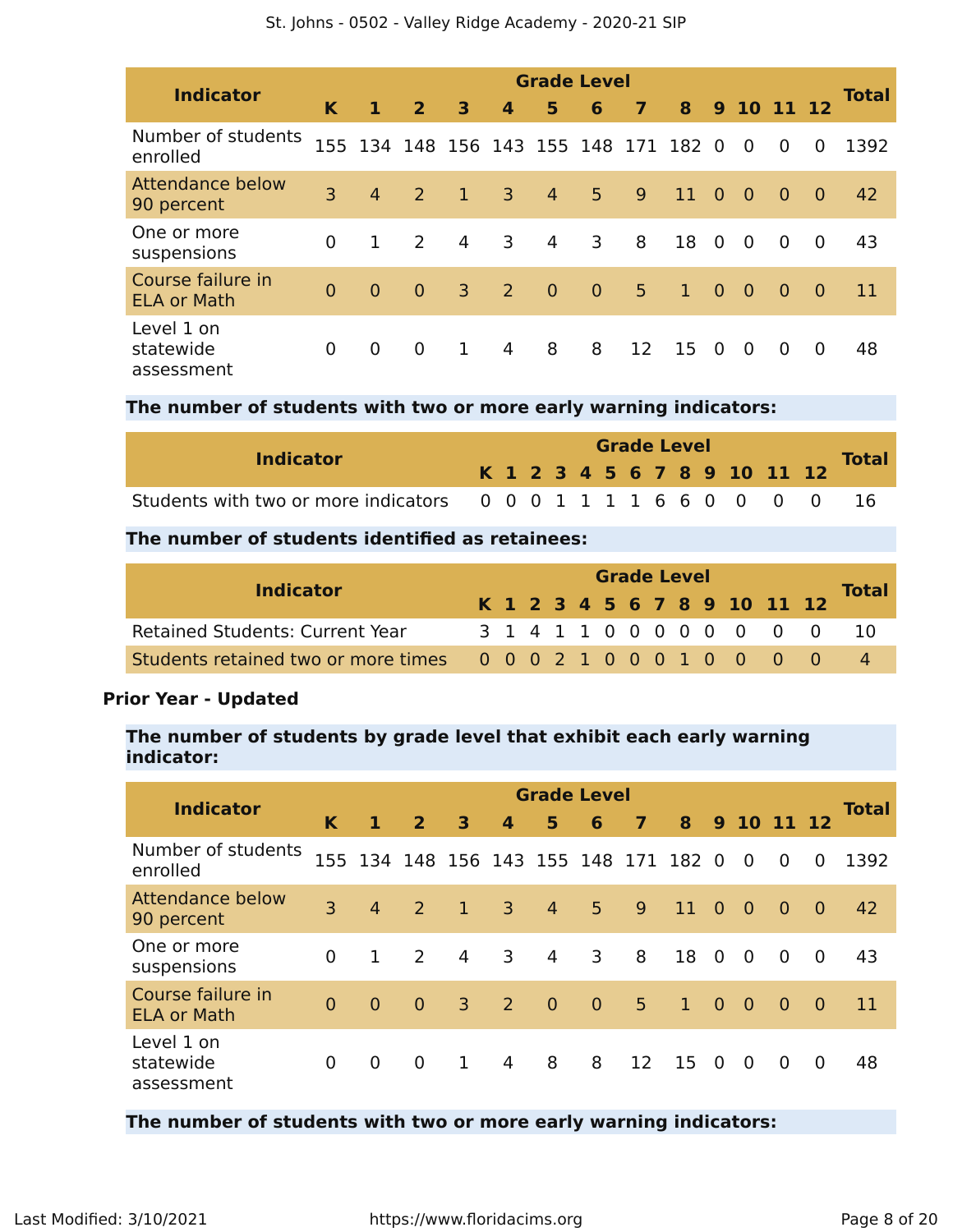| <b>Indicator</b>                                                 |  | <b>Grade Level</b> |  |  |  |  |  |  |  |  | <b>Total</b>                 |  |
|------------------------------------------------------------------|--|--------------------|--|--|--|--|--|--|--|--|------------------------------|--|
|                                                                  |  |                    |  |  |  |  |  |  |  |  | K 1 2 3 4 5 6 7 8 9 10 11 12 |  |
| Students with two or more indicators 0 0 0 1 1 1 1 6 6 0 0 0 0 0 |  |                    |  |  |  |  |  |  |  |  |                              |  |

#### **The number of students identified as retainees:**

| <b>Indicator</b>                                                |  | <b>Grade Level</b> |  |  |  |  |  |  |  |  |                              |                           |              |
|-----------------------------------------------------------------|--|--------------------|--|--|--|--|--|--|--|--|------------------------------|---------------------------|--------------|
|                                                                 |  |                    |  |  |  |  |  |  |  |  | K 1 2 3 4 5 6 7 8 9 10 11 12 |                           | <b>Total</b> |
| <b>Retained Students: Current Year</b>                          |  |                    |  |  |  |  |  |  |  |  |                              | 3 1 4 1 1 0 0 0 0 0 0 0 0 |              |
| Students retained two or more times 0 0 0 2 1 0 0 0 1 0 0 0 0 0 |  |                    |  |  |  |  |  |  |  |  |                              |                           |              |

## **Part II: Needs Assessment/Analysis**

#### <span id="page-8-0"></span>**School Data**

Please note that the district and state averages shown here represent the averages for similar school types (elementary, middle, high school, or combination schools).

| <b>School Grade Component</b>     |               | 2019            |              | 2018          |                 |              |  |
|-----------------------------------|---------------|-----------------|--------------|---------------|-----------------|--------------|--|
|                                   | <b>School</b> | <b>District</b> | <b>State</b> | <b>School</b> | <b>District</b> | <b>State</b> |  |
| <b>ELA Achievement</b>            | 84%           | 84%             | 61%          | 80%           | 72%             | 60%          |  |
| <b>ELA Learning Gains</b>         | 71%           | 67%             | 59%          | 66%           | 62%             | 57%          |  |
| <b>ELA Lowest 25th Percentile</b> | 65%           | 61%             | 54%          | 53%           | 62%             | 52%          |  |
| Math Achievement                  | 91%           | 88%             | 62%          | 88%           | 76%             | 61%          |  |
| <b>Math Learning Gains</b>        | 81%           | 71%             | 59%          | 79%           | 65%             | 58%          |  |
| Math Lowest 25th Percentile       | 79%           | 66%             | 52%          | 68%           | 68%             | 52%          |  |
| Science Achievement               | 78%           | 77%             | 56%          | 79%           | 73%             | 57%          |  |
| Social Studies Achievement        | 94%           | 95%             | 78%          | 93%           | 85%             | 77%          |  |

| <b>EWS Indicators as Input Earlier in the Survey</b> |        |  |    |     |  |                                          |     |  |     |              |
|------------------------------------------------------|--------|--|----|-----|--|------------------------------------------|-----|--|-----|--------------|
| <b>Indicator</b>                                     |        |  |    |     |  | <b>Grade Level (prior year reported)</b> |     |  |     | <b>Total</b> |
|                                                      | К<br>6 |  |    |     |  |                                          |     |  |     |              |
|                                                      | (0)    |  | 0) | (0) |  | (0)                                      | (0) |  | (0) | 0 (0         |

#### **Grade Level Data**

**NOTE: This data is raw data and includes ALL students who tested at the school. This is not school grade data.**

|                          |      |               | <b>ELA</b>      |                                                 |              |                                              |
|--------------------------|------|---------------|-----------------|-------------------------------------------------|--------------|----------------------------------------------|
| <b>Grade</b>             | Year | <b>School</b> | <b>District</b> | School-<br><b>District</b><br><b>Comparison</b> | <b>State</b> | School-<br><b>State</b><br><b>Comparison</b> |
| 03                       | 2019 | 91%           | 78%             | 13%                                             | 58%          | 33%                                          |
|                          | 2018 | 82%           | 78%             | 4%                                              | 57%          | 25%                                          |
| Same Grade Comparison    |      | 9%            |                 |                                                 |              |                                              |
| <b>Cohort Comparison</b> |      |               |                 |                                                 |              |                                              |
| 04                       | 2019 | 85%           | 77%             | 8%                                              | 58%          | 27%                                          |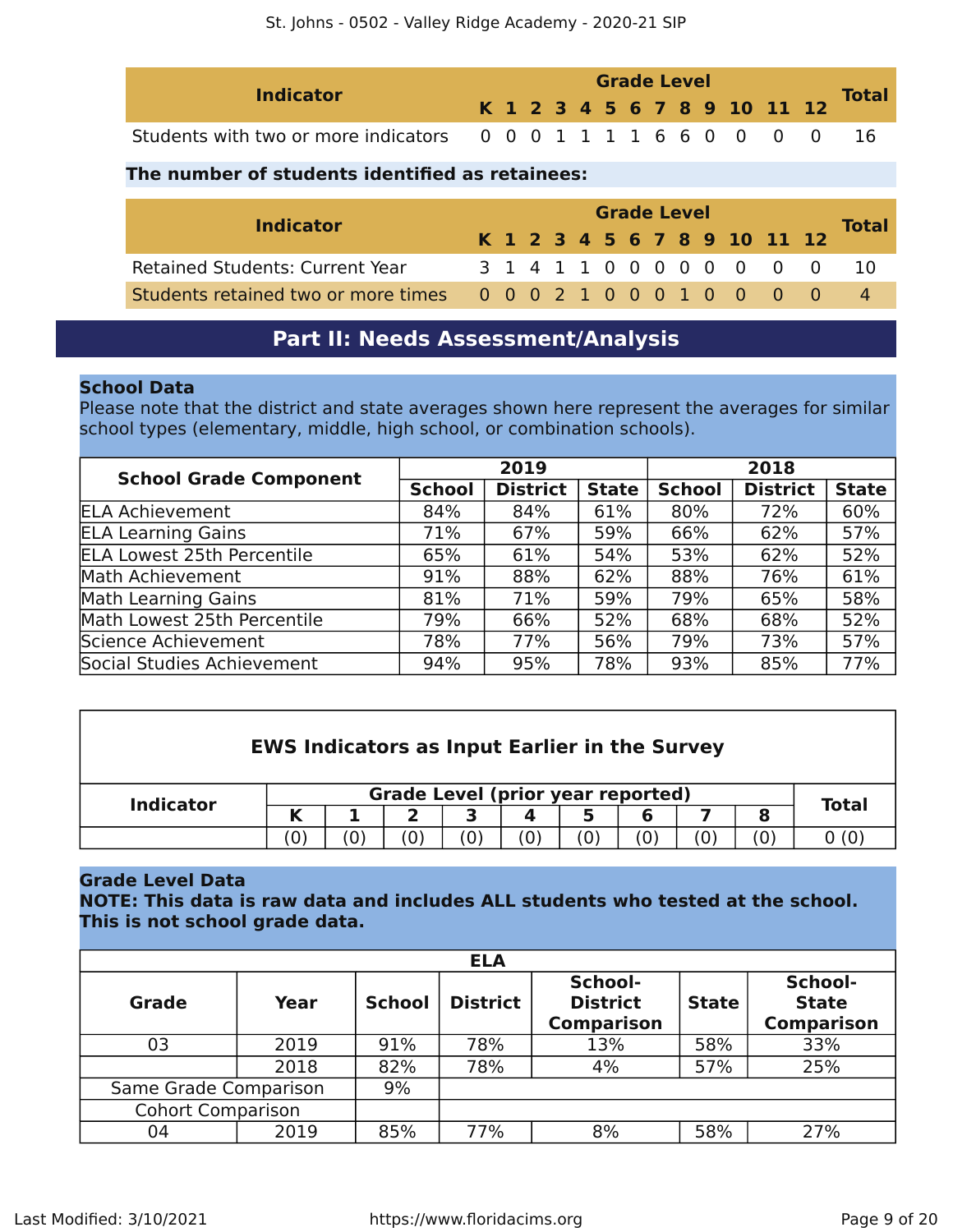|  | St. Johns - 0502 - Valley Ridge Academy - 2020-21 SIP |  |  |
|--|-------------------------------------------------------|--|--|
|--|-------------------------------------------------------|--|--|

|                          |                       |               | <b>ELA</b>      |                                                 |              |                                              |
|--------------------------|-----------------------|---------------|-----------------|-------------------------------------------------|--------------|----------------------------------------------|
| Grade                    | Year                  | <b>School</b> | <b>District</b> | School-<br><b>District</b><br><b>Comparison</b> | <b>State</b> | School-<br><b>State</b><br><b>Comparison</b> |
|                          | 2018                  | 80%           | 74%             | 6%                                              | 56%          | 24%                                          |
| Same Grade Comparison    |                       | 5%            |                 |                                                 |              |                                              |
| <b>Cohort Comparison</b> |                       | 3%            |                 |                                                 |              |                                              |
| 05                       | 2019                  | 84%           | 76%             | 8%                                              | 56%          | 28%                                          |
|                          | 2018                  | 81%           | 73%             | 8%                                              | 55%          | 26%                                          |
| Same Grade Comparison    |                       | 3%            |                 |                                                 |              |                                              |
| <b>Cohort Comparison</b> |                       | 4%            |                 |                                                 |              |                                              |
| 06                       | 2019                  | 84%           | 74%             | 10%                                             | 54%          | 30%                                          |
|                          | 2018                  | 78%           | 71%             | 7%                                              | 52%          | 26%                                          |
| Same Grade Comparison    |                       | 6%            |                 |                                                 |              |                                              |
| <b>Cohort Comparison</b> |                       | 3%            |                 |                                                 |              |                                              |
| 07                       | 2019                  | 78%           | 72%             | 6%                                              | 52%          | 26%                                          |
|                          | 2018                  | 74%           | 70%             | 4%                                              | 51%          | 23%                                          |
| Same Grade Comparison    |                       | 4%            |                 |                                                 |              |                                              |
| <b>Cohort Comparison</b> |                       | $0\%$         |                 |                                                 |              |                                              |
| 08                       | 2019                  | 81%           | 71%             | 10%                                             | 56%          | 25%                                          |
|                          | 2018                  | 81%           | 76%             | 5%                                              | 58%          | 23%                                          |
|                          | Same Grade Comparison |               |                 |                                                 |              |                                              |
| <b>Cohort Comparison</b> |                       | 7%            |                 |                                                 |              |                                              |

| <b>MATH</b>              |       |               |                 |                                                 |              |                                              |  |  |  |  |  |
|--------------------------|-------|---------------|-----------------|-------------------------------------------------|--------------|----------------------------------------------|--|--|--|--|--|
| <b>Grade</b>             | Year  | <b>School</b> | <b>District</b> | School-<br><b>District</b><br><b>Comparison</b> | <b>State</b> | School-<br><b>State</b><br><b>Comparison</b> |  |  |  |  |  |
| 03                       | 2019  | 90%           | 82%             | 8%                                              | 62%          | 28%                                          |  |  |  |  |  |
|                          | 2018  | 88%           | 80%             | 8%                                              | 62%          | 26%                                          |  |  |  |  |  |
| Same Grade Comparison    |       | 2%            |                 |                                                 |              |                                              |  |  |  |  |  |
| <b>Cohort Comparison</b> |       |               |                 |                                                 |              |                                              |  |  |  |  |  |
| 04                       | 2019  | 96%           | 82%             | 14%                                             | 64%          | 32%                                          |  |  |  |  |  |
|                          | 2018  | 91%           | 83%             | 8%                                              | 62%          | 29%                                          |  |  |  |  |  |
| Same Grade Comparison    |       | 5%            |                 |                                                 |              |                                              |  |  |  |  |  |
| <b>Cohort Comparison</b> |       | 8%            |                 |                                                 |              |                                              |  |  |  |  |  |
| 05                       | 2019  | 90%           | 80%             | 10%                                             | 60%          | 30%                                          |  |  |  |  |  |
|                          | 2018  | 88%           | 79%             | 9%                                              | 61%          | 27%                                          |  |  |  |  |  |
| Same Grade Comparison    |       | 2%            |                 |                                                 |              |                                              |  |  |  |  |  |
| <b>Cohort Comparison</b> |       | $-1%$         |                 |                                                 |              |                                              |  |  |  |  |  |
| 06                       | 2019  | 83%           | 74%             | 9%                                              | 55%          | 28%                                          |  |  |  |  |  |
|                          | 2018  | 79%           | 73%             | 6%                                              | 52%          | 27%                                          |  |  |  |  |  |
| Same Grade Comparison    |       | 4%            |                 |                                                 |              |                                              |  |  |  |  |  |
| <b>Cohort Comparison</b> |       | $-5%$         |                 |                                                 |              |                                              |  |  |  |  |  |
| 07                       | 2019  | 88%           | 80%             | 8%                                              | 54%          | 34%                                          |  |  |  |  |  |
|                          | 2018  | 90%           | 80%             | 10%                                             | 54%          | 36%                                          |  |  |  |  |  |
| Same Grade Comparison    | $-2%$ |               |                 |                                                 |              |                                              |  |  |  |  |  |
| <b>Cohort Comparison</b> |       | 9%            |                 |                                                 |              |                                              |  |  |  |  |  |
| 08                       | 2019  | 87%           | 78%             | 9%                                              | 46%          | 41%                                          |  |  |  |  |  |
|                          | 2018  | 72%           | 73%             | $-1%$                                           | 45%          | 27%                                          |  |  |  |  |  |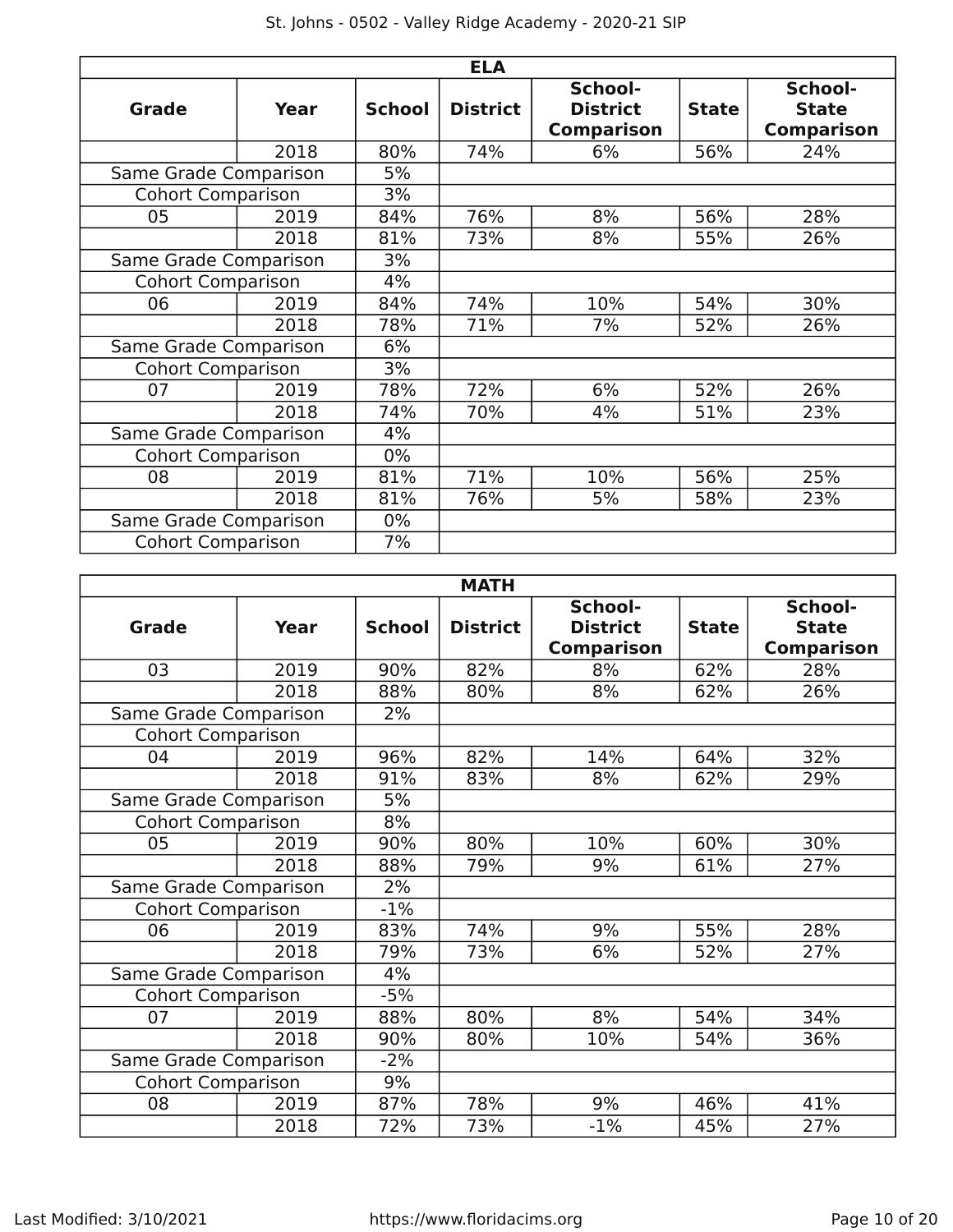| <b>MATH</b>              |      |               |                 |                                                 |              |                                              |  |  |  |
|--------------------------|------|---------------|-----------------|-------------------------------------------------|--------------|----------------------------------------------|--|--|--|
| <b>Grade</b>             | Year | <b>School</b> | <b>District</b> | School-<br><b>District</b><br><b>Comparison</b> | <b>State</b> | School-<br><b>State</b><br><b>Comparison</b> |  |  |  |
| Same Grade Comparison    |      | 15%           |                 |                                                 |              |                                              |  |  |  |
| <b>Cohort Comparison</b> |      | $-3%$         |                 |                                                 |              |                                              |  |  |  |

|                          | <b>SCIENCE</b> |               |                 |                                                 |              |                                              |  |  |  |  |  |  |
|--------------------------|----------------|---------------|-----------------|-------------------------------------------------|--------------|----------------------------------------------|--|--|--|--|--|--|
| Grade                    | Year           | <b>School</b> | <b>District</b> | School-<br><b>District</b><br><b>Comparison</b> | <b>State</b> | School-<br><b>State</b><br><b>Comparison</b> |  |  |  |  |  |  |
| 05                       | 2019           | 81%           | 73%             | 8%                                              | 53%          | 28%                                          |  |  |  |  |  |  |
|                          | 2018           | 82%           | 73%             | 9%                                              | 55%          | 27%                                          |  |  |  |  |  |  |
| Same Grade Comparison    |                | $-1\%$        |                 |                                                 |              |                                              |  |  |  |  |  |  |
| <b>Cohort Comparison</b> |                |               |                 |                                                 |              |                                              |  |  |  |  |  |  |
| 08                       | 2019           | 75%           | 72%             | 3%                                              | 48%          | 27%                                          |  |  |  |  |  |  |
|                          | 2018           | 76%           | 75%             | $1\%$                                           | 50%          | 26%                                          |  |  |  |  |  |  |
| Same Grade Comparison    | $-1\%$         |               |                 |                                                 |              |                                              |  |  |  |  |  |  |
| <b>Cohort Comparison</b> |                | $-7%$         |                 |                                                 |              |                                              |  |  |  |  |  |  |

|                   |               |                 | <b>BIOLOGY EOC</b>                               |              |                                               |  |  |  |  |  |
|-------------------|---------------|-----------------|--------------------------------------------------|--------------|-----------------------------------------------|--|--|--|--|--|
| Year              | <b>School</b> | <b>District</b> | <b>School</b><br><b>Minus</b><br><b>District</b> | <b>State</b> | <b>School</b><br><b>Minus</b><br><b>State</b> |  |  |  |  |  |
| 2019              |               |                 |                                                  |              |                                               |  |  |  |  |  |
| 2018              |               |                 |                                                  |              |                                               |  |  |  |  |  |
| <b>CIVICS EOC</b> |               |                 |                                                  |              |                                               |  |  |  |  |  |
| Year              | <b>School</b> | <b>District</b> | <b>School</b><br><b>Minus</b><br><b>District</b> | <b>State</b> | <b>School</b><br><b>Minus</b><br><b>State</b> |  |  |  |  |  |
| 2019              | 93%           | 90%             | 3%                                               | 71%          | 22%                                           |  |  |  |  |  |
| 2018              | 93%           | 89%             | 4%                                               | 71%          | 22%                                           |  |  |  |  |  |
|                   | Compare       | $0\%$           |                                                  |              |                                               |  |  |  |  |  |
|                   |               |                 | <b>HISTORY EOC</b>                               |              |                                               |  |  |  |  |  |
| Year              | <b>School</b> | <b>District</b> | <b>School</b><br><b>Minus</b><br><b>District</b> | <b>State</b> | <b>School</b><br><b>Minus</b><br><b>State</b> |  |  |  |  |  |
| 2019              |               |                 |                                                  |              |                                               |  |  |  |  |  |
| 2018              |               |                 |                                                  |              |                                               |  |  |  |  |  |
|                   |               |                 | <b>ALGEBRA EOC</b>                               |              |                                               |  |  |  |  |  |
| <b>Year</b>       | <b>School</b> | <b>District</b> | <b>School</b><br><b>Minus</b><br><b>District</b> | <b>State</b> | <b>School</b><br><b>Minus</b><br><b>State</b> |  |  |  |  |  |
| 2019              | 100%          | 79%             | 21%                                              | 61%          | 39%                                           |  |  |  |  |  |
| 2018              | 99%           | 79%             | 20%                                              | 62%          | 37%                                           |  |  |  |  |  |
|                   | Compare       | 1%              |                                                  |              |                                               |  |  |  |  |  |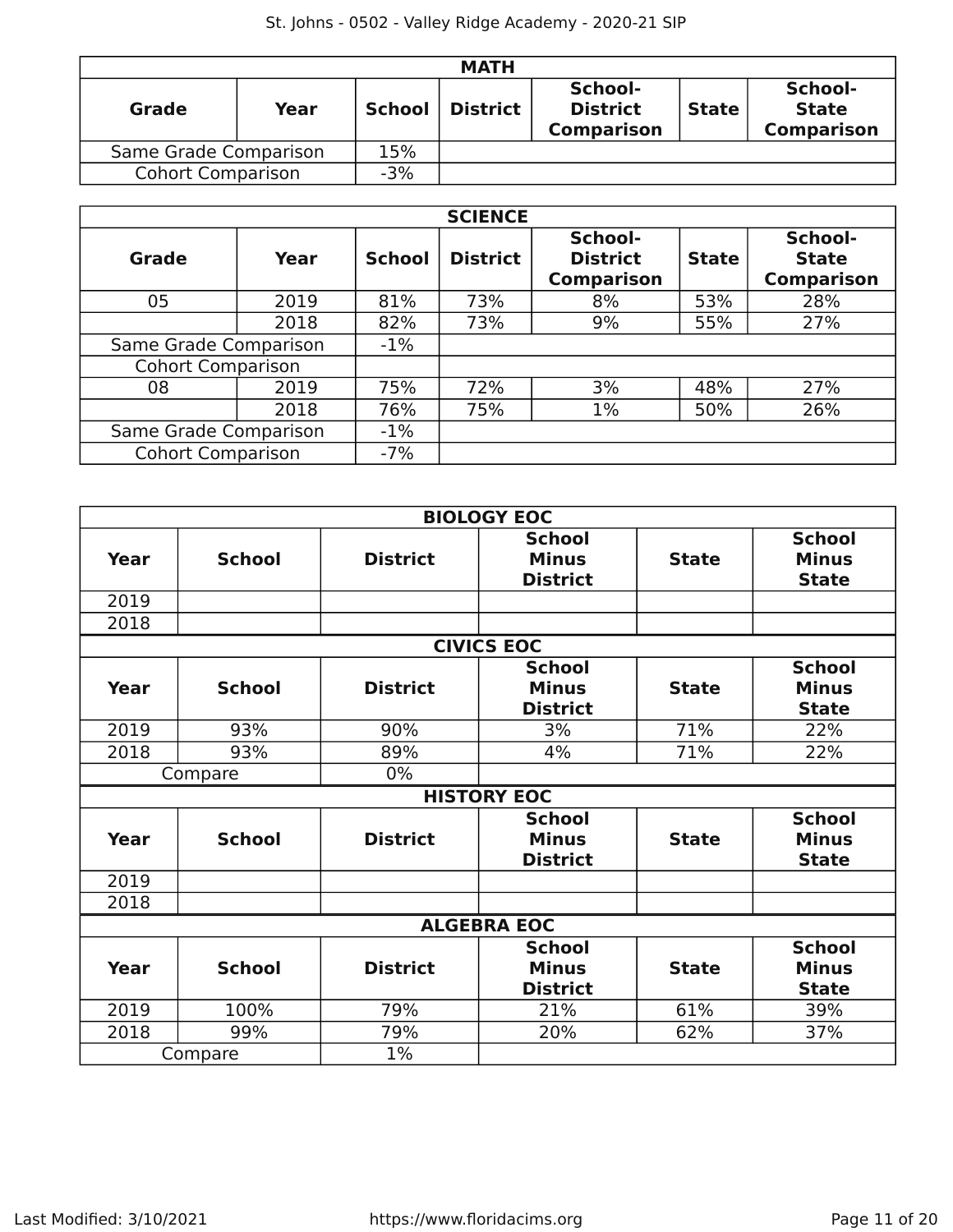|      | <b>GEOMETRY EOC</b> |                 |                                                  |              |                                               |  |  |  |  |  |  |
|------|---------------------|-----------------|--------------------------------------------------|--------------|-----------------------------------------------|--|--|--|--|--|--|
| Year | <b>School</b>       | <b>District</b> | <b>School</b><br><b>Minus</b><br><b>District</b> | <b>State</b> | <b>School</b><br><b>Minus</b><br><b>State</b> |  |  |  |  |  |  |
| 2019 | 100%                | 81%             | 19%                                              | 57%          | 43%                                           |  |  |  |  |  |  |
| 2018 | 100%                | 77%             | 23%                                              | 56%          | 44%                                           |  |  |  |  |  |  |
|      | Compare             | $0\%$           |                                                  |              |                                               |  |  |  |  |  |  |

#### **Subgroup Data**

| <b>2019 SCHOOL GRADE COMPONENTS BY SUBGROUPS</b> |                    |                  |                          |                     |                   |                           |             |            |                     |              |                                          |
|--------------------------------------------------|--------------------|------------------|--------------------------|---------------------|-------------------|---------------------------|-------------|------------|---------------------|--------------|------------------------------------------|
| <b>Subgroups</b>                                 | <b>ELA</b><br>Ach. | <b>ELA</b><br>LG | <b>ELA</b><br>LG<br>L25% | <b>Math</b><br>Ach. | <b>Math</b><br>LG | <b>Math</b><br>LG<br>L25% | Sci<br>Ach. | SS<br>Ach. | <b>MS</b><br>Accel. | Grad<br>Rate | C & C<br><b>Accel</b><br>2016-17 2016-17 |
| <b>SWD</b>                                       | 47                 | 60               | 53                       | 69                  | 78                | 71                        | 40          | 64         | 18                  |              |                                          |
| <b>ASN</b>                                       | 94                 | 82               |                          | 96                  | 88                |                           | 93          | 100        | 97                  |              |                                          |
| <b>BLK</b>                                       | 60                 | 56               | 50                       | 77                  | 72                | 78                        | 31          |            |                     |              |                                          |
| <b>HSP</b>                                       | 80                 | 71               | 67                       | 82                  | 79                | 71                        | 85          | 92         | 53                  |              |                                          |
| <b>MUL</b>                                       | 84                 | 60               |                          | 92                  | 84                |                           |             | 91         |                     |              |                                          |
| <b>WHT</b>                                       | 84                 | 70               | 64                       | 92                  | 81                | 79                        | 78          | 95         | 68                  |              |                                          |
| <b>FRL</b>                                       | 70                 | 67               | 61                       | 73                  | 75                | 74                        | 54          | 81         | 36                  |              |                                          |

| <b>2018 SCHOOL GRADE COMPONENTS BY SUBGROUPS</b> |                    |                  |                          |                     |                   |                           |             |            |                     |              |                                         |
|--------------------------------------------------|--------------------|------------------|--------------------------|---------------------|-------------------|---------------------------|-------------|------------|---------------------|--------------|-----------------------------------------|
| <b>Subgroups</b>                                 | <b>ELA</b><br>Ach. | <b>ELA</b><br>LG | <b>ELA</b><br>LG<br>L25% | <b>Math</b><br>Ach. | <b>Math</b><br>LG | <b>Math</b><br>LG<br>L25% | Sci<br>Ach. | SS<br>Ach. | <b>MS</b><br>Accel. | Grad<br>Rate | C & C<br><b>Accel</b><br>2015-162015-16 |
| <b>SWD</b>                                       | 51                 | 48               | 46                       | 60                  | 62                | 52                        | 43          | 78         |                     |              |                                         |
| <b>ELL</b>                                       | 54                 |                  |                          | 69                  |                   |                           |             |            |                     |              |                                         |
| <b>ASN</b>                                       | 91                 | 77               | 77                       | 96                  | 86                |                           | 94          | 95         | 88                  |              |                                         |
| <b>BLK</b>                                       | 47                 | 58               | 42                       | 61                  | 76                | 68                        | 50          |            |                     |              |                                         |
| <b>HSP</b>                                       | 79                 | 71               | 67                       | 83                  | 67                | 43                        | 62          | 94         | 75                  |              |                                         |
| <b>MUL</b>                                       | 80                 | 55               |                          | 84                  | 85                |                           |             |            |                     |              |                                         |
| <b>WHT</b>                                       | 80                 | 65               | 52                       | 89                  | 79                | 73                        | 82          | 94         | 67                  |              |                                         |
| <b>FRL</b>                                       | 63                 | 61               | 48                       | 73                  | 70                | 66                        | 55          | 93         | 44                  |              |                                         |

#### **ESSA Data**

This data has been updated for the 2018-19 school year as of 7/16/2019.

| <b>ESSA Federal Index</b>                                                       |                |
|---------------------------------------------------------------------------------|----------------|
| ESSA Category (TS&I or CS&I)                                                    | N/A            |
| <b>OVERALL Federal Index - All Students</b>                                     | 79             |
| <b>OVERALL Federal Index Below 41% All Students</b>                             | <b>NO</b>      |
| Total Number of Subgroups Missing the Target                                    | $\overline{0}$ |
| Progress of English Language Learners in Achieving English Language Proficiency |                |
| <b>Total Points Earned for the Federal Index</b>                                | 714            |
| Total Components for the Federal Index                                          | 9              |
| <b>Percent Tested</b>                                                           | 100%           |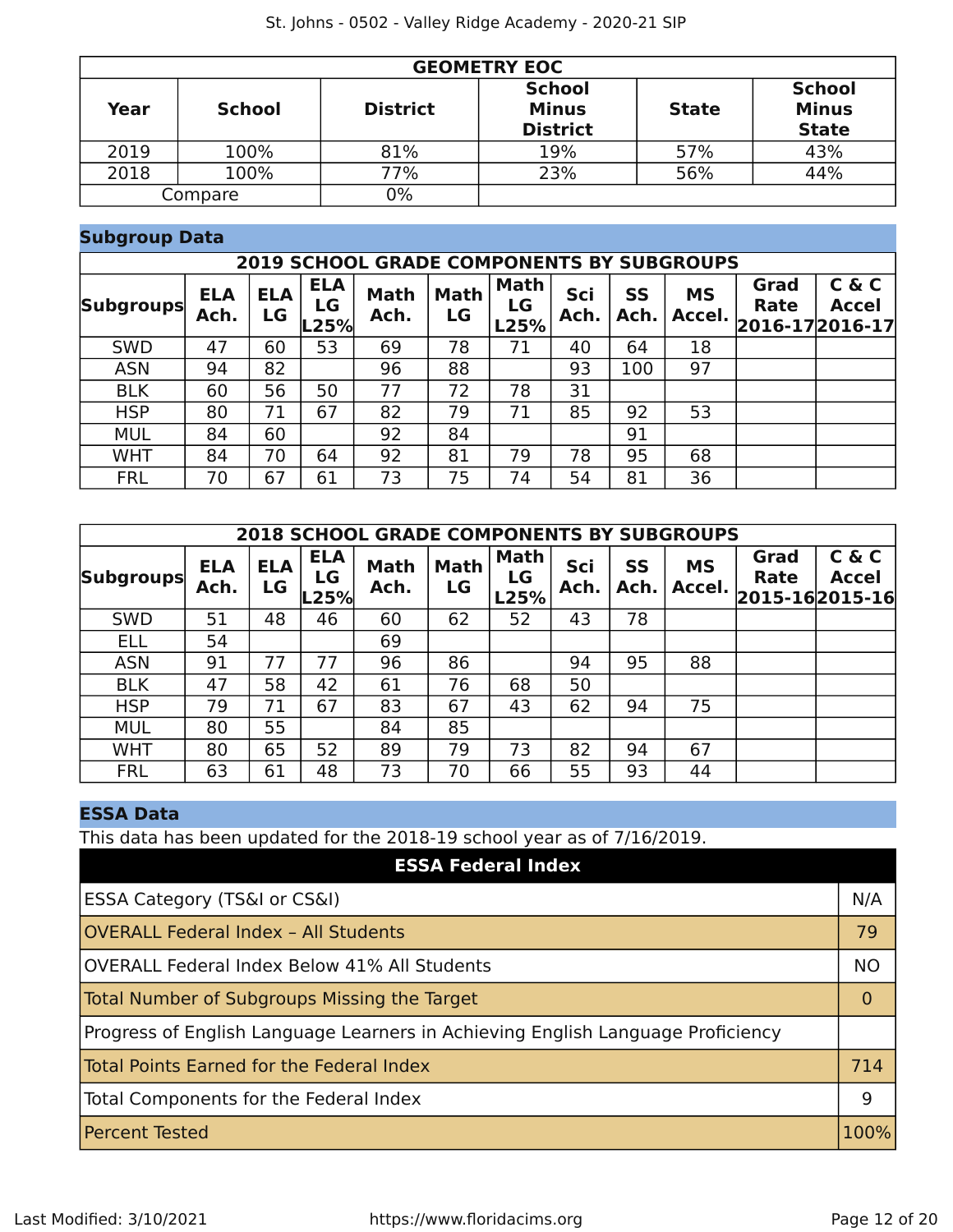| <b>Subgroup Data</b>                                                           |             |
|--------------------------------------------------------------------------------|-------------|
| <b>Students With Disabilities</b>                                              |             |
| Federal Index - Students With Disabilities                                     | 56          |
| Students With Disabilities Subgroup Below 41% in the Current Year?             | <b>NO</b>   |
| Number of Consecutive Years Students With Disabilities Subgroup Below 32%      | 0           |
| <b>English Language Learners</b>                                               |             |
| Federal Index - English Language Learners                                      |             |
| English Language Learners Subgroup Below 41% in the Current Year?              | N/A         |
| Number of Consecutive Years English Language Learners Subgroup Below 32%       | $\mathbf 0$ |
| <b>Asian Students</b>                                                          |             |
| Federal Index - Asian Students                                                 | 93          |
| Asian Students Subgroup Below 41% in the Current Year?                         | <b>NO</b>   |
| Number of Consecutive Years Asian Students Subgroup Below 32%                  | 0           |
| <b>Black/African American Students</b>                                         |             |
| Federal Index - Black/African American Students                                | 61          |
| Black/African American Students Subgroup Below 41% in the Current Year?        | <b>NO</b>   |
| Number of Consecutive Years Black/African American Students Subgroup Below 32% | 0           |
| <b>Hispanic Students</b>                                                       |             |
| Federal Index - Hispanic Students                                              | 76          |
| Hispanic Students Subgroup Below 41% in the Current Year?                      | NO.         |
| Number of Consecutive Years Hispanic Students Subgroup Below 32%               | 0           |
| <b>Multiracial Students</b>                                                    |             |
| Federal Index - Multiracial Students                                           | 82          |
| Multiracial Students Subgroup Below 41% in the Current Year?                   | <b>NO</b>   |
| Number of Consecutive Years Multiracial Students Subgroup Below 32%            | 0           |
| <b>Native American Students</b>                                                |             |
| Federal Index - Native American Students                                       |             |
| Native American Students Subgroup Below 41% in the Current Year?               | N/A         |
| Number of Consecutive Years Native American Students Subgroup Below 32%        | 0           |
| <b>Pacific Islander Students</b>                                               |             |
| Federal Index - Pacific Islander Students                                      |             |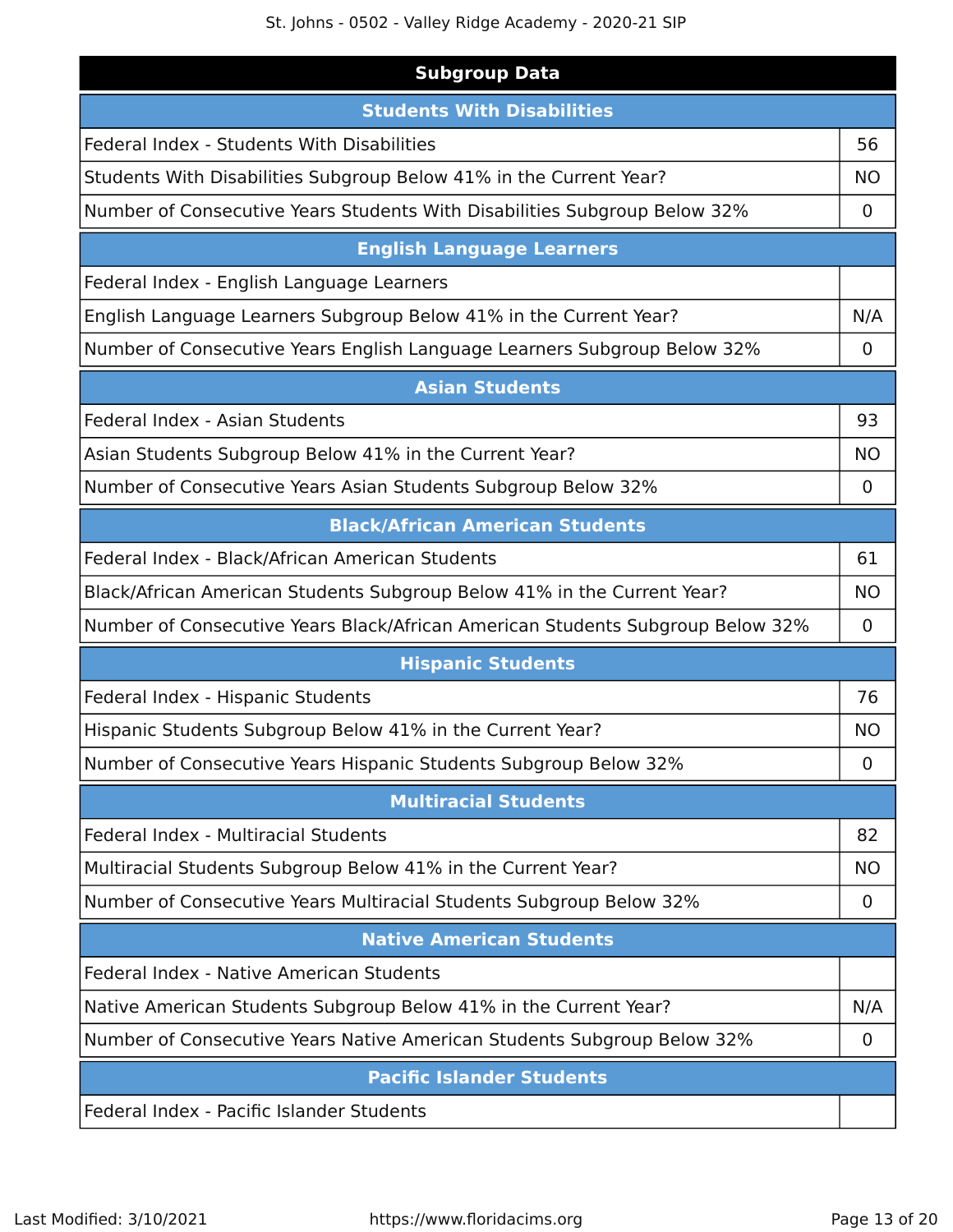| <b>Pacific Islander Students</b>                                                      |           |  |  |  |
|---------------------------------------------------------------------------------------|-----------|--|--|--|
| Pacific Islander Students Subgroup Below 41% in the Current Year?                     | N/A       |  |  |  |
| Number of Consecutive Years Pacific Islander Students Subgroup Below 32%              |           |  |  |  |
| <b>White Students</b>                                                                 |           |  |  |  |
| Federal Index - White Students                                                        | 79        |  |  |  |
| White Students Subgroup Below 41% in the Current Year?                                |           |  |  |  |
| Number of Consecutive Years White Students Subgroup Below 32%                         |           |  |  |  |
| <b>Economically Disadvantaged Students</b>                                            |           |  |  |  |
| Federal Index - Economically Disadvantaged Students                                   | 66        |  |  |  |
| Economically Disadvantaged Students Subgroup Below 41% in the Current Year?           | <b>NO</b> |  |  |  |
| Number of Consecutive Years Economically Disadvantaged Students Subgroup Below<br>32% | 0         |  |  |  |

#### **Analysis**

#### **Data Reflection**

Answer the following reflection prompts after examining any/all relevant school data sources (see guide for examples for relevant data sources).

#### **Which data component showed the lowest performance? Explain the contributing factor(s) to last year's low performance and discuss any trends**

Learning gains made in the lowest quartile for ELA was the lowest data component for 2019. 65% of students in the lowest 25th percentile in ELA made learning gains compared to 53% in 2018- an increase of 12%. The increase from 2018 to 2019 can be contributed to the PLC process being implemented with fidelity, collaborative teams evaluating student mastery and flexible grouping based upon data, and targeted professional learning to increase Tier I best practices. A certified tutor was also utilized for explicit ELA instruction for our elementary students in the lowest quartile. Though effective measures have been successfully implemented, continued instructional focus for students in the lowest quartile remains a priority for 2020. ELA same-grade comparison data and cohort data showed growth or maintenance in every measured level in grades three through eight. Subgroup data shows a growth area need for students with disabilities in ELA scoring a level three or above; yielding a 5.4% decrease from 2018 (51.2%) to 2019 (45.8%).

#### **Which data component showed the greatest decline from the prior year? Explain the factor(s) that contributed to this decline**

The data component that showed the greatest decline from 2018 to 2019 was Science Achievement- displaying a one percent decline from 79% to 78%. Further, the economically disadvantaged students in fifth grade scoring a level three or above dropped from 63.2% to 45.5. This 17.7 percentage point drop, along with the decline in overall achievement, likely results from transitional elements experienced in 2019 including a new curriculum and two new science teachers on the middle school team.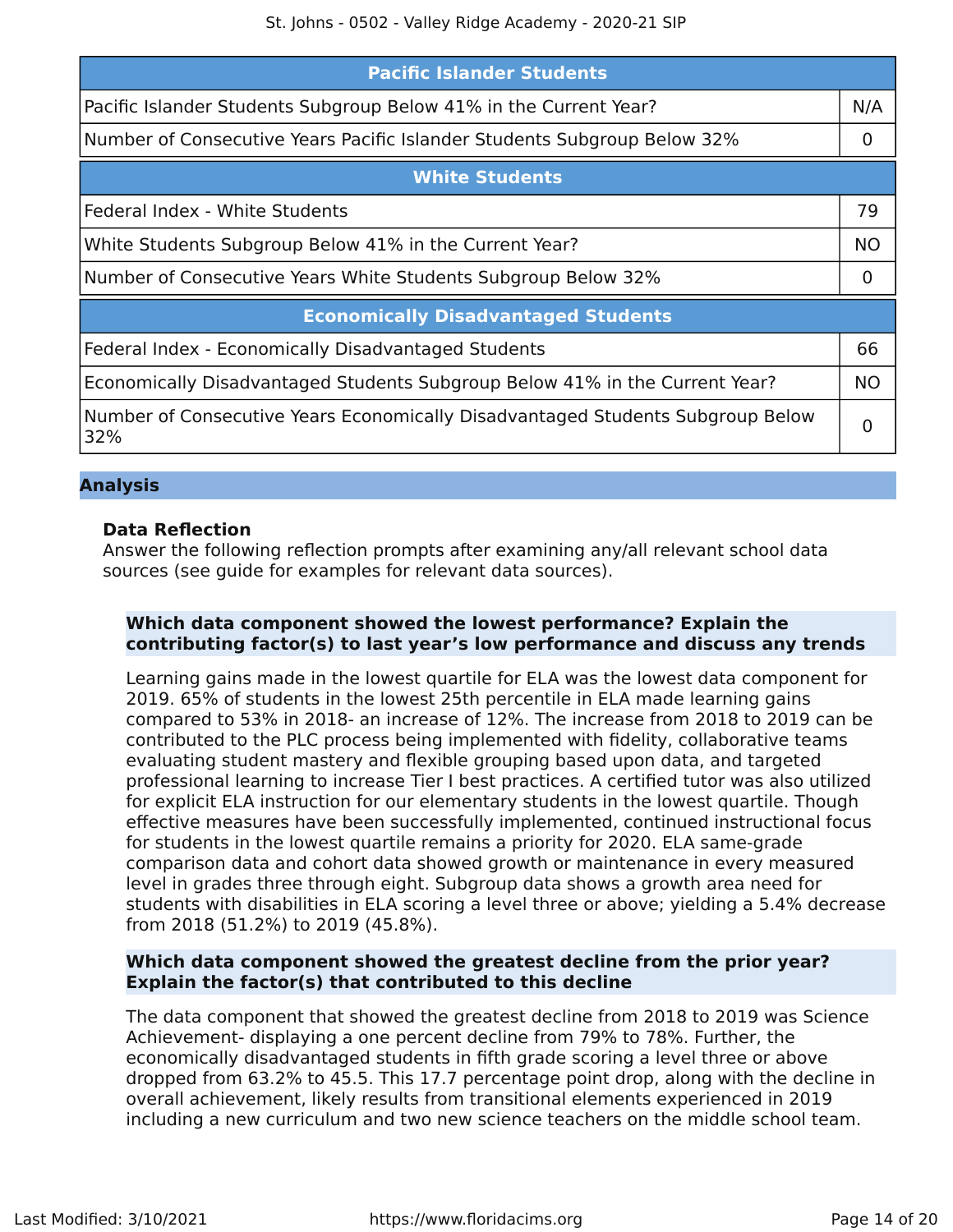#### **Which data component had the greatest gap when compared to the state average? Explain the factor(s) that contributed to this gap and any trends**

All of the data components were above the state average for 2019. The element that was closest to the state average was ELA learning gains in the lowest 25th percentile. In 2018, the ELA learning gains in the lowest 25th percentile were only one percentage point above the state average. With the state average increasing in 2019 to 54% of students making learning gains within the lowest quartile for ELA, the gap widened beyond one percent in 2018, to 11% higher than the state average, for a total of 65% of students in the lowest quartile making learning gains in ELA.

#### **Which data component showed the most improvement? What new actions did your school take in this area?**

The data components that showed the most growth from 2018 to 2019 are learning gains in the lowest quartile for ELA and Math. Both components measured higher in 2019- 11% in math (from 68% in 2018 to 79% in 2019) and 12% in ELA (from 53% in 2018 to 65% in 2019). Collaborative teams were successful in the PLC process and identified students needing remediation on essential standards. Several deliberate practice plans for instructional staff focused on best practices for closing the achievement gap and deliberate planning for students in the lowest quartile. Targeted professional learning based on observation cycles, walk-throughs, Tier 1 trends, and faculty needs allowed for teachers to utilize metacognitive and multi-sensory strategies for more effective instruction. Data chats were conducted to monitor all growth in each class and PLC mentors assisted collaborative teams in reviewing grade-level needs. Intervention resources were utilized for students identified most at risk and school certified tutors worked directly with the lowest quartile on learning targets within the standards. Middle school students also were identified for acceleration or advanced courses where appropriate.

#### **Reflecting on the EWS data from Part I (D), identify one or two potential areas of concern?**

An area of potential concern reflected in the EWS data is the amount of Level 1 scores gradually becoming larger from third to eighth grade. Each grade level, the number of students scoring a level 1 increases (with the exception of fifth grade to sixth grade going from nine students to eight students).

#### **Rank your highest priorities (maximum of 5) for schoolwide improvement in the upcoming school year**

1. Student learning gains in the lowest quartile for ELA and Math: at least 2% in each area.

2. Increase in subgroup data: Economically disadvantaged for fifth grade science (levels 3 or above); increased proficiency for eighth grade science for students with disabilities; ELA proficiency for students with disabilities.

3. Continue to maintain and increase supports for 2020 instructional systems and application plan: PLC, professional development, data chats, instructional feedback, school tutors, and intervention resources.

4. School-wide PBIS and character development.

## **Part III: Planning for Improvement**

<span id="page-14-0"></span>**Areas of Focus:**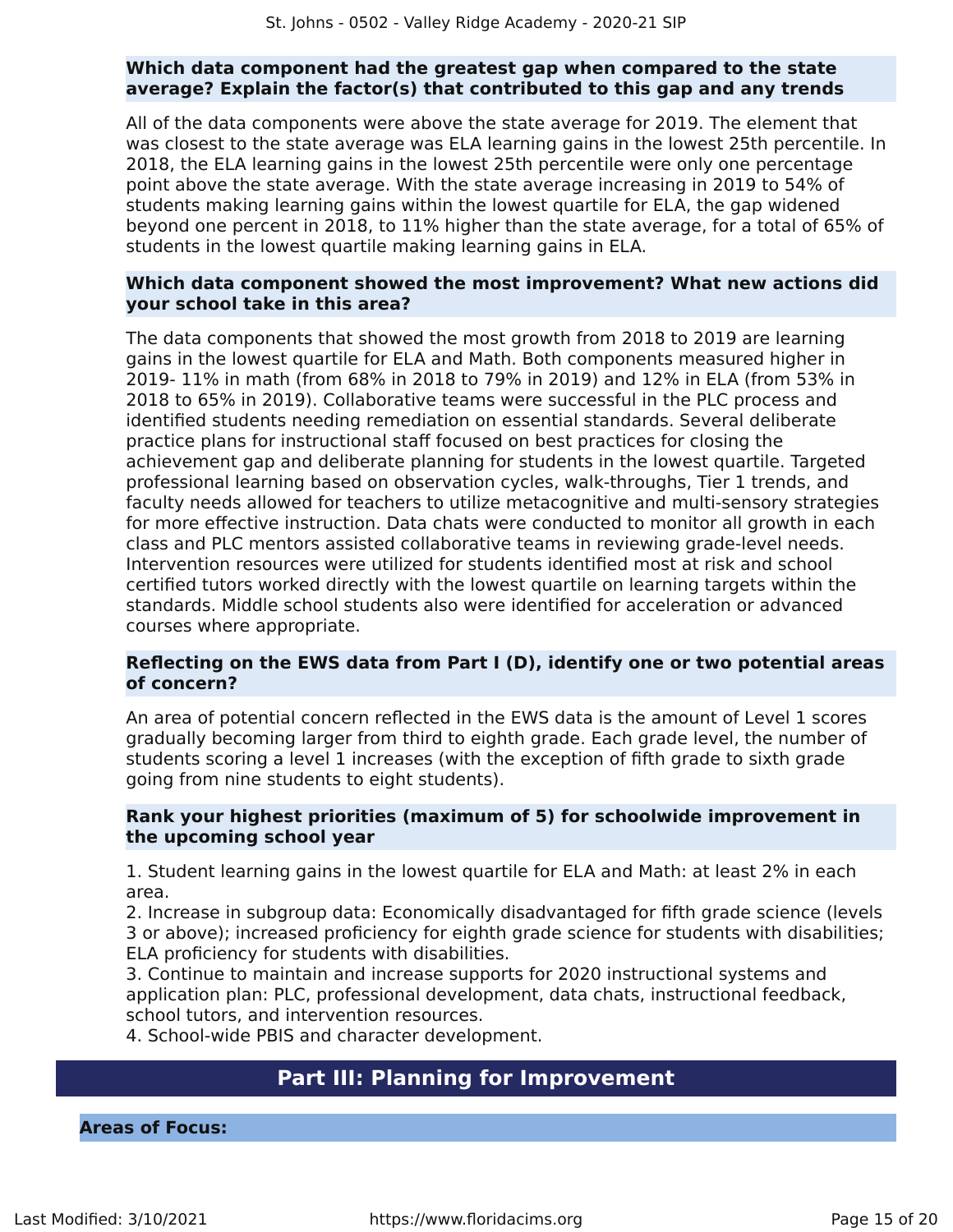|                                                                                                                                                                                                                                                                                                                                | #1. Instructional Practice specifically relating to ELA                                                                                                                                                                                                                                                                                                                                                                                     |  |  |
|--------------------------------------------------------------------------------------------------------------------------------------------------------------------------------------------------------------------------------------------------------------------------------------------------------------------------------|---------------------------------------------------------------------------------------------------------------------------------------------------------------------------------------------------------------------------------------------------------------------------------------------------------------------------------------------------------------------------------------------------------------------------------------------|--|--|
| <b>Area of Focus</b><br><b>Description and</b><br><b>Rationale:</b>                                                                                                                                                                                                                                                            | ELA lowest 25%<br>Deliberately target the lowest quartile of students with specific<br>interventions<br>as described within the action steps below to specifically target Learning<br>Gain achievement by this population. This area of focus will lead to an<br>increase in learning gains and overall proficiency.                                                                                                                        |  |  |
| <b>Measureable</b><br><b>Outcome:</b>                                                                                                                                                                                                                                                                                          | Through targeted interventions designed to close gaps in learning that<br>have<br>been identified through data review, students within the specific<br>population<br>will demonstrate a 2 point increase in learning gains on state<br>assessments.                                                                                                                                                                                         |  |  |
| <b>Person</b><br>responsible for<br>monitoring<br>outcome:                                                                                                                                                                                                                                                                     | Sandra McMandon (sandra.mcmandon@stjohns.k12.fl.us)                                                                                                                                                                                                                                                                                                                                                                                         |  |  |
| <b>Evidence-based</b><br><b>Strategy:</b>                                                                                                                                                                                                                                                                                      | VRA will offer professional development in targeted areas of deficiency<br>for<br>grade level needs based upon data from sources such as i-Ready, FSA,<br>common formative and summative assessments, and student overall<br>grades.                                                                                                                                                                                                        |  |  |
| <b>Rationale for</b><br><b>Evidence-based</b><br><b>Strategy:</b>                                                                                                                                                                                                                                                              | This data will be reviewed on a regular basis within grade level and<br>subject specific Professional Learning<br>Communities (PLC's) and used to further plan instruction and targeted<br>identified gaps. Adjustments will be made to the described Action Steps,<br>targeted instruction, students seeing the instructional tutor, TIDE<br>groupings<br>and interventions, and PLC focus will be made as needed based on data<br>review. |  |  |
| <b>Action Steps to Implement</b>                                                                                                                                                                                                                                                                                               |                                                                                                                                                                                                                                                                                                                                                                                                                                             |  |  |
|                                                                                                                                                                                                                                                                                                                                | 1. VRA will offer professional development in targeted areas of deficiency for<br>grade level needs based upon data from sources such as i-Ready, FSA,<br>common formative and summative assessments, and student overall grades.                                                                                                                                                                                                           |  |  |
| <b>Person</b><br><b>Responsible</b>                                                                                                                                                                                                                                                                                            | Sandra McMandon (sandra.mcmandon@stjohns.k12.fl.us)                                                                                                                                                                                                                                                                                                                                                                                         |  |  |
| 2. A tutor for the lowest quartile will be provided for the elementary grades and<br>the reteach/retest process for standards mastery will be implemented across<br>the school. Thirty minutes of TIDE time (Targeted Interventions, Differentiation<br>and Enrichment) will also be applied throughout all elementary grades. |                                                                                                                                                                                                                                                                                                                                                                                                                                             |  |  |
| <b>Person</b><br><b>Responsible</b>                                                                                                                                                                                                                                                                                            | Sandra McMandon (sandra.mcmandon@stjohns.k12.fl.us)                                                                                                                                                                                                                                                                                                                                                                                         |  |  |
|                                                                                                                                                                                                                                                                                                                                | 2. A tutor for the lowest quartile will be provided for the elementary grades and<br>the reteach/retest process for standards mastery will be implemented across<br>the school. Thirty minutes of TIDE time (Targeted Interventions, Differentiation<br>and Enrichment) will also be applied throughout all elementary grades.                                                                                                              |  |  |

**Person Responsible** Sandra McMandon (sandra.mcmandon@stjohns.k12.fl.us)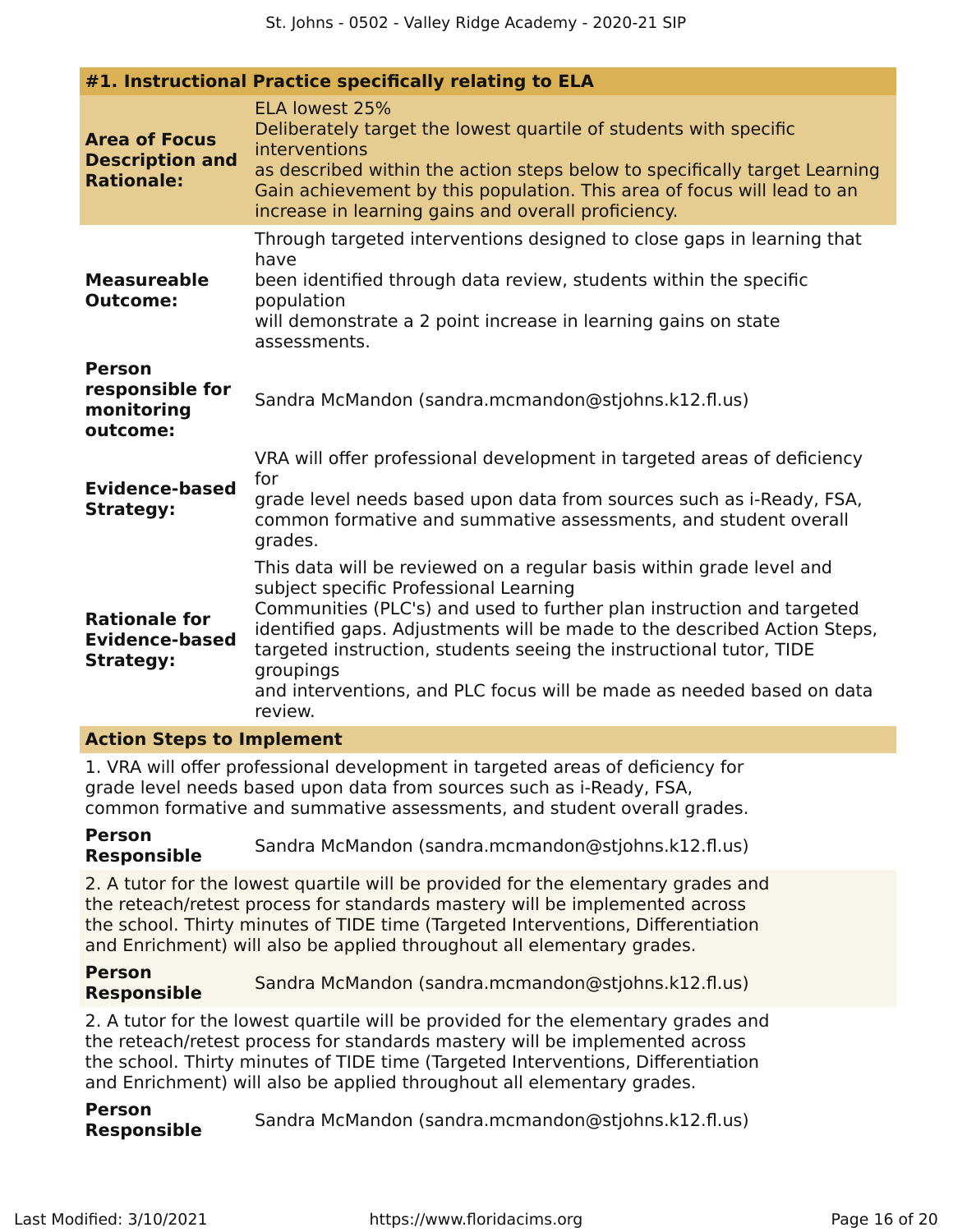|                                                                     | #2. Instructional Practice specifically relating to Math                                                                                                                                                                                                                                                                                                                                                                                    |
|---------------------------------------------------------------------|---------------------------------------------------------------------------------------------------------------------------------------------------------------------------------------------------------------------------------------------------------------------------------------------------------------------------------------------------------------------------------------------------------------------------------------------|
| <b>Area of Focus</b><br><b>Description and</b><br><b>Rationale:</b> | Mathematics Lowest 25%<br>Deliberately target the lowest quartile of students with specific<br>interventions<br>as described within the action steps below to specifically target Learning<br>Gain achievement by this population. This area of focus will lead to an<br>increase in learning gains and overall proficiency.                                                                                                                |
| <b>Measureable</b><br><b>Outcome:</b>                               | Through targeted interventions designed to close gaps in learning that<br>have<br>been identified through data review, students within the specific<br>population<br>will demonstrate a 2 point increase in learning gains on state<br>assessments.                                                                                                                                                                                         |
| <b>Person</b><br>responsible for<br>monitoring<br>outcome:          | Sandra McMandon (sandra.mcmandon@stjohns.k12.fl.us)                                                                                                                                                                                                                                                                                                                                                                                         |
| <b>Evidence-based</b><br><b>Strategy:</b>                           | VRA will offer professional development in targeted areas of deficiency<br>for<br>grade level needs based upon data from sources such as i-Ready, FSA,<br>common formative and summative assessments, and student overall<br>grades.                                                                                                                                                                                                        |
| <b>Rationale for</b><br><b>Evidence-based</b><br><b>Strategy:</b>   | This data will be reviewed on a regular basis within grade level and<br>subject specific Professional Learning<br>Communities (PLC's) and used to further plan instruction and targeted<br>identified gaps. Adjustments will be made to the described Action Steps,<br>targeted instruction, students seeing the instructional tutor, TIDE<br>groupings<br>and interventions, and PLC focus will be made as needed based on data<br>review. |
| <b>Action Steps to Implement</b>                                    |                                                                                                                                                                                                                                                                                                                                                                                                                                             |

1. VRA will offer professional development in targeted areas of deficiency for grade level needs based upon data from sources such as i-Ready, FSA, common formative and summative assessments, and student overall grades.

#### **Person Responsible** Sandra McMandon (sandra.mcmandon@stjohns.k12.fl.us)

2. A tutor for the lowest quartile will be provided for the upper elementary grades and middle grades and the reteach/retest process for standards mastery will be implemented across the school. Thirty minutes of TIDE time (Targeted Interventions, Differentiation and Enrichment) will also be applied throughout all elementary grades.

#### **Person Responsible** Sandra McMandon (sandra.mcmandon@stjohns.k12.fl.us)

3.The PLC process will be fully implemented, allowing grade levels to plan common assessments and compare data for specific needs. Common planning time has been designated for data review and the PLC process. This will allow teams to flexible group based on student needs.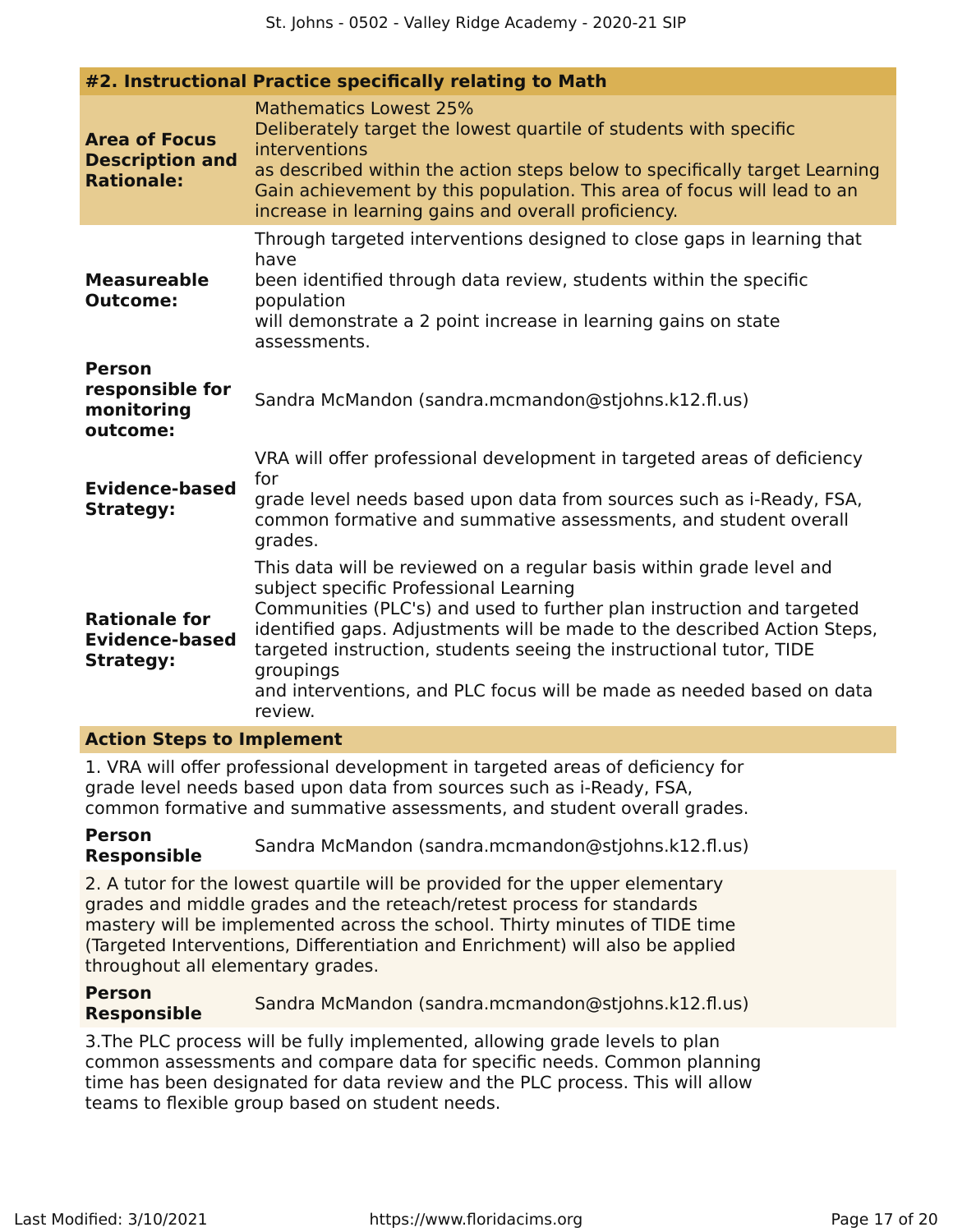| <b>Person</b><br><b>Responsible</b>                       | Sandra McMandon (sandra.mcmandon@stjohns.k12.fl.us)                                                                                                                                                                                                                                                                                                                                                                                                                                 |  |  |  |  |
|-----------------------------------------------------------|-------------------------------------------------------------------------------------------------------------------------------------------------------------------------------------------------------------------------------------------------------------------------------------------------------------------------------------------------------------------------------------------------------------------------------------------------------------------------------------|--|--|--|--|
| and Supports                                              | #3. Culture & Environment specifically relating to Positive Behavior Intervention                                                                                                                                                                                                                                                                                                                                                                                                   |  |  |  |  |
| <b>Area of Focus Description and</b><br><b>Rationale:</b> | <b>Character Counts!/PBIS</b><br>A strong focus on the importance of character<br>development is central to all<br>aspects of student success. A review of data on student<br>behavior referrals and<br>reports of bullying indicated gains could be made in this<br>area through a<br>concerted school-wide effort.                                                                                                                                                                |  |  |  |  |
| <b>Measureable Outcome:</b>                               | VRA will reduce behavior referrals and bullying reports<br>by 10% through the<br>use of a school-wide PBIS program supported by<br>Character Counts! lessons.<br>These lessons are implemented by our guidance<br>department as well as PTO<br>parent volunteers. Additionally, VRA will make use of the<br>VRA360 program to<br>increase student self-reflection with the goal of reducing<br>the recidivism rate<br>for students being sent to the Dean's Office for<br>behavior. |  |  |  |  |
| Person responsible for<br>monitoring outcome:             | Matthew Narin (matthew.narin@stjohns.k12.fl.us)                                                                                                                                                                                                                                                                                                                                                                                                                                     |  |  |  |  |
| <b>Evidence-based Strategy:</b>                           | Character Counts lessons that teach caring,<br>responsibility, respect,<br>trustworthiness, citizenship, and fairness will be fulfilled<br>by teachers, guidance<br>counselors, and parent volunteers. Our school behavior<br>system encourages<br>positive performance through rewarding good behavior<br>(PBIS).                                                                                                                                                                  |  |  |  |  |
| <b>Rationale for Evidence-based</b><br><b>Strategy:</b>   | Success will be evidenced through an ongoing review of<br>data on student<br>behavior and reports of bullying. Examining the % of<br>student rewards<br>redeemed and comparing it against student behavior<br>data will provide a good<br>indication of the plans overall effectiveness.                                                                                                                                                                                            |  |  |  |  |

#### **Action Steps to Implement**

1. Character Counts lessons that teach caring, responsibility, respect, trustworthiness, citizenship, and fairness will be fulfilled by teachers, guidance counselors, and parent volunteers. Our school behavior system encourages positive performance through rewarding good behavior (PBIS).

**Person Responsible** Matthew Narin (matthew.narin@stjohns.k12.fl.us)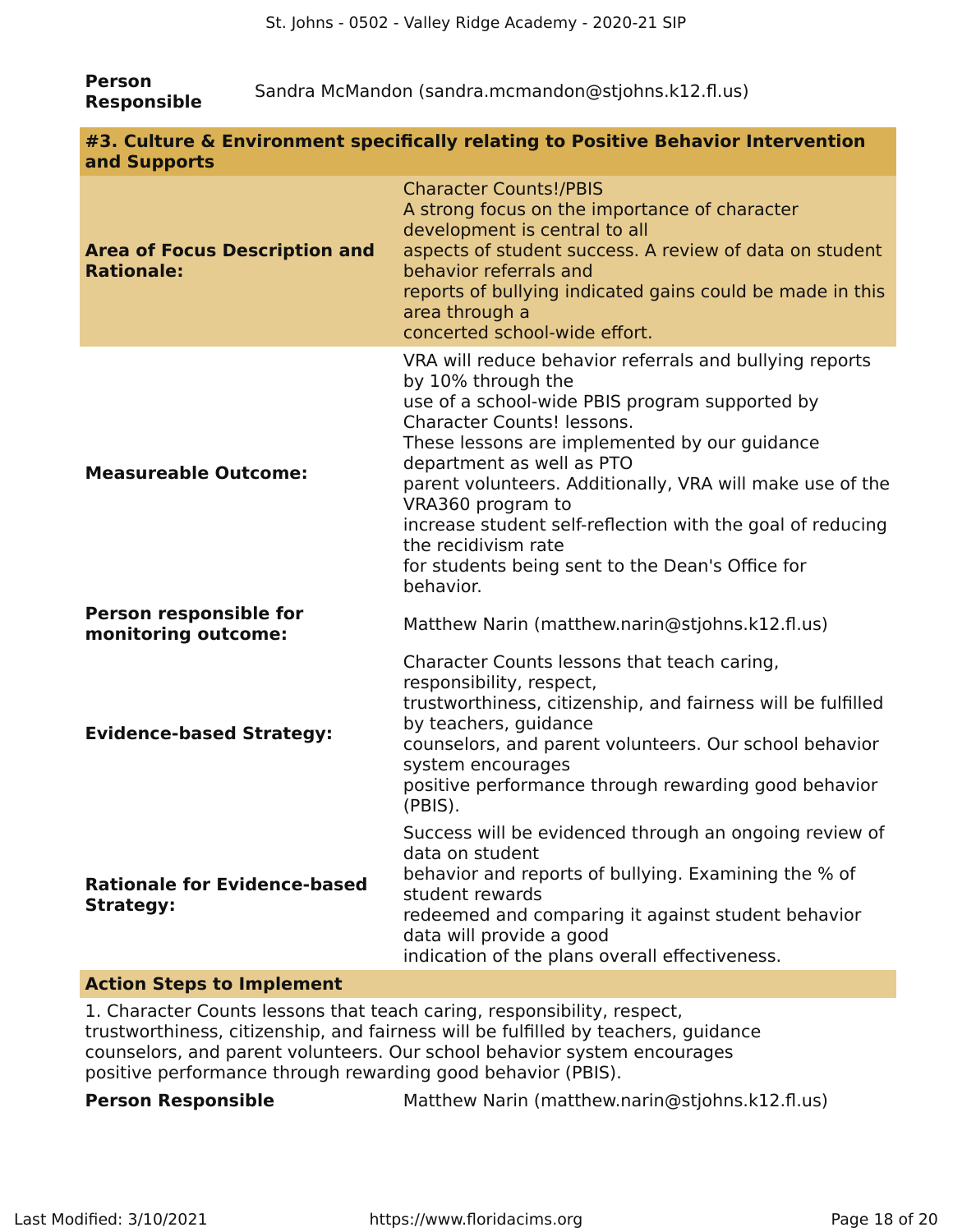#### **Additional Schoolwide Improvement Priorities**

After choosing your Area(s) of Focus, explain how you will address the remaining schoolwide improvement priorities.

**In addition to our specified areas of focus, school leadership will provide support and professional development to our staff in order to meet the needs of students who are distance learners, as well as students who are attending class in the building. This will be done through the identification of specific online platforms, best practices for virtual instruction, and mirrored expectations for both sets of learners.**

#### **Part IV: Positive Culture & Environment**

<span id="page-18-0"></span>A positive school culture and environment reflects: a supportive and fulfilling environment, learning conditions that meet the needs of all students, people who are sure of their roles and relationships in student learning, and a culture that values trust, respect and high expectations. Consulting with various stakeholder groups to employ school improvement strategies that impact the positive school culture and environment are critical. Stakeholder groups more proximal to the school include teachers, students, and families of students, volunteers, and school board members. Broad stakeholder groups include early childhood providers, community colleges and universities, social services, and business partners.

Stakeholders play a key role in school performance and addressing equity. Consulting various stakeholder groups is critical in formulating a statement of vision, mission, values, goals, and employing school improvement strategies.

Describe how the school addresses building a positive school culture and environment ensuring all stakeholders are involved.

A positive culture and environment begin with inclusivity and communication. Ensuring that the school organization is responsive to the needs of the community is only possible by maintaining an open dialogue that incorporates the voices of all stakeholders. Valley Ridge Academy utilized multiple methods to achieve these goals such as annual Needs Assessment surveys, monthly SAC meetings and ongoing school communications in the form of regular email blasts, and bi-monthly calendar updates and monthly newsletters. When a community is informed, they feel involved and valued which leads to a culture of transparency, trust and collaboration.

It was through this ongoing dialogue with the community that led Valley Ridge Academy to implement a Positive Behavior Intervention and Support (PBIS) program in 2016-2017 school year. Since that time, the faculty, staff, students and parents have worked diligently to create a culture and environment in which positive choices and displays or good character are recognized, rewarded and set as an example for others to follow. During the 2019-2020 school year, Valley Ridge Academy was one of only 4 SJCSD schools to be recognized as a Bronze Level Model PBIS School by the Florida Positive Behavioral Interventions & Support Project. This recognition not only validates the hard work of the Valley Ridge Academy community but also inspires us to stay the course knowing that we are doing what is right for our students. Finally, a school environment can only be considered truly inclusive and accepting if everyone is made to feel connected. There are pockets of every school's population that struggle to see the educational environment as welcoming and rewarding. To meet the needs of these families, Valley Ridge Academy created and continues to host the Soaring High Camp throughout the year and over the summer. Soaring High, provides mentors, educational